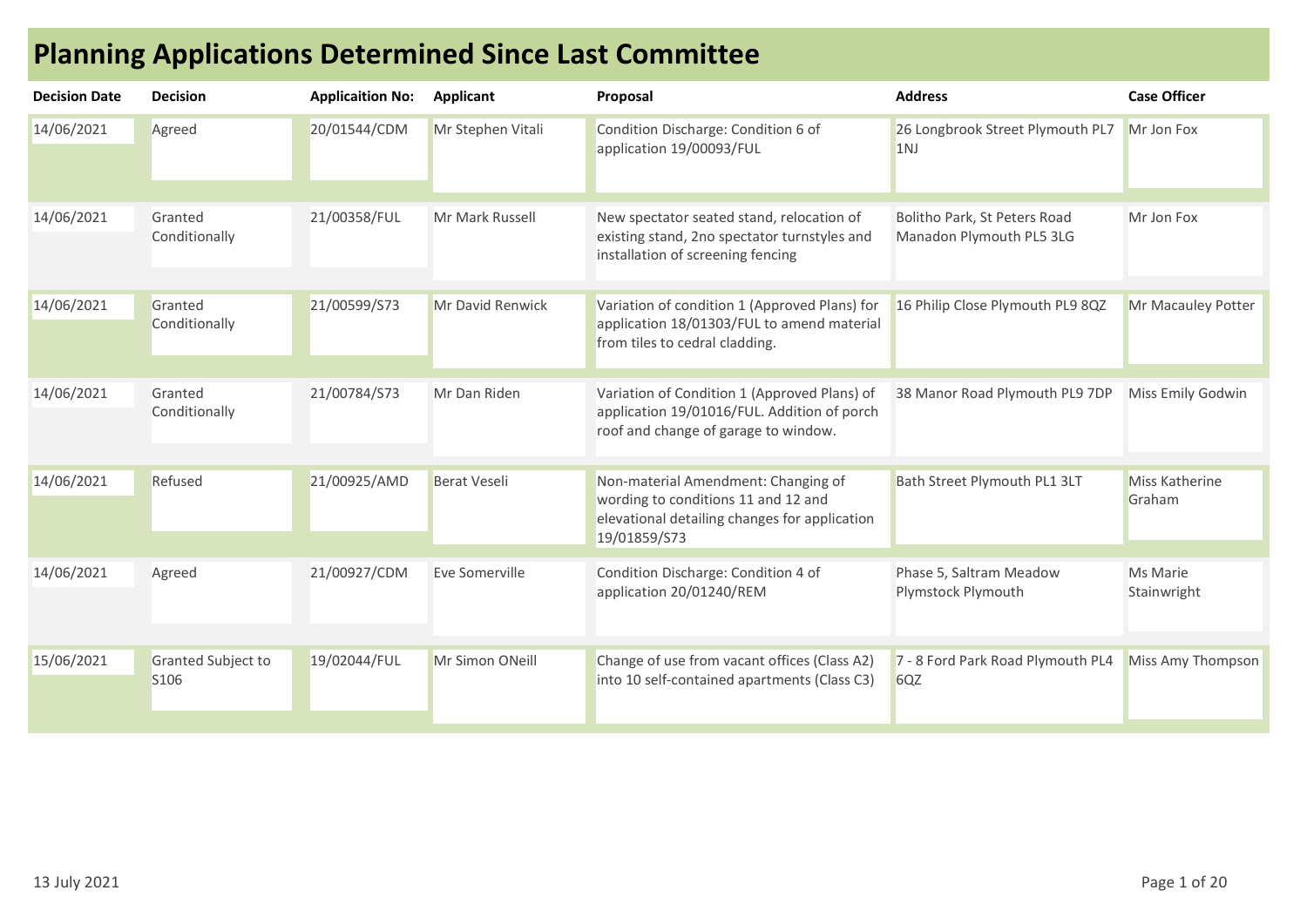| <b>Decision Date</b> | <b>Decision</b>                        | <b>Applicaition No:</b> | <b>Applicant</b>      | Proposal                                                                                                                                                                                                                                  | <b>Address</b>                                                                  | <b>Case Officer</b>       |
|----------------------|----------------------------------------|-------------------------|-----------------------|-------------------------------------------------------------------------------------------------------------------------------------------------------------------------------------------------------------------------------------------|---------------------------------------------------------------------------------|---------------------------|
| 15/06/2021           | Granted Subject to<br>S <sub>106</sub> | 20/01787/S73            | Mr M Salopek          | Variation of condition 1 (approved plans) of<br>application 18/01288/FUL: Minor Material<br>Amendments including the roof strategy,<br>fenestration strategy, elevations, building<br>footprints, internal layouts and parking<br>spaces. | Land At Poole Park Road, Savage<br>Road, Roberts Road & Roope Close<br>Plymouth | Mr Simon Osborne          |
| 15/06/2021           | Granted<br>Conditionally               | 21/00687/FUL            | Mr Nick Hudson        | Two-storey rear extension inc. removal of<br>existing rear tenement and side lean-to<br>conservatory, removal and replacement<br>garage, off-road parking, rear raised decking<br>and front porch                                         | 26 Underlane Plympton Plymouth<br>PL7 1QU                                       | Mr Paul McConville        |
| 15/06/2021           | Granted<br>Conditionally               | 21/00734/FUL            | Miss Lisa Rawle       | Change of use to dog day care and training<br>services (Sui Generis)                                                                                                                                                                      | Unit 13, 12 Newnham Road<br>Plymouth PL7 4AW                                    | Mr Jon Fox                |
| 15/06/2021           | Granted<br>Conditionally               | 21/00757/FUL            | Mr David Sheppard     | Replacement of 52no. diesel generators with<br>battery storage                                                                                                                                                                            | Plymouth Stor Generation Faraday Mrs Katie Saunders<br>Road Plymouth PL4 0ST    |                           |
| 16/06/2021           | Granted<br>Conditionally               | 21/00670/TPO            | Mrs Pamela Hearn      | Hornbeam (T1) - trim back branches on<br>house side only to previous pruning points<br>(approximately 1m). Amendment agreed with<br>owner 15/6/21.                                                                                        | 15 Reservoir Road Plymstock<br>Plymouth PL9 8JR                                 | Mrs Jane Turner           |
| 16/06/2021           | Granted<br>Conditionally               | 21/00683/TCO            | <b>Richard Prowse</b> | T1 Hornbeam - fell due to damage to<br>retaining wall.T2 Ilex Oak - fell due to<br>damage to retainning wall.T3 Ilex Oak (on<br>eastern boundary with Glen Road not                                                                       | Rockville, Seymour Road<br>Mannamead Plymouth PL3 5AR                           | Mrs Jane Turner           |
|                      |                                        |                         |                       | southern boundary) - reduce crown by 3m<br>back to previous points.                                                                                                                                                                       |                                                                                 |                           |
| 16/06/2021           | Granted<br>Conditionally               | 21/00692/FUL            | Mr Richard Samuels    | Single storey front extension, side and rear<br>boundary fence adjacent to highway (Part<br>retrospective)                                                                                                                                | 17 Huxham Close Plymouth PL6<br>5LH                                             | Miss Josephine<br>Maddick |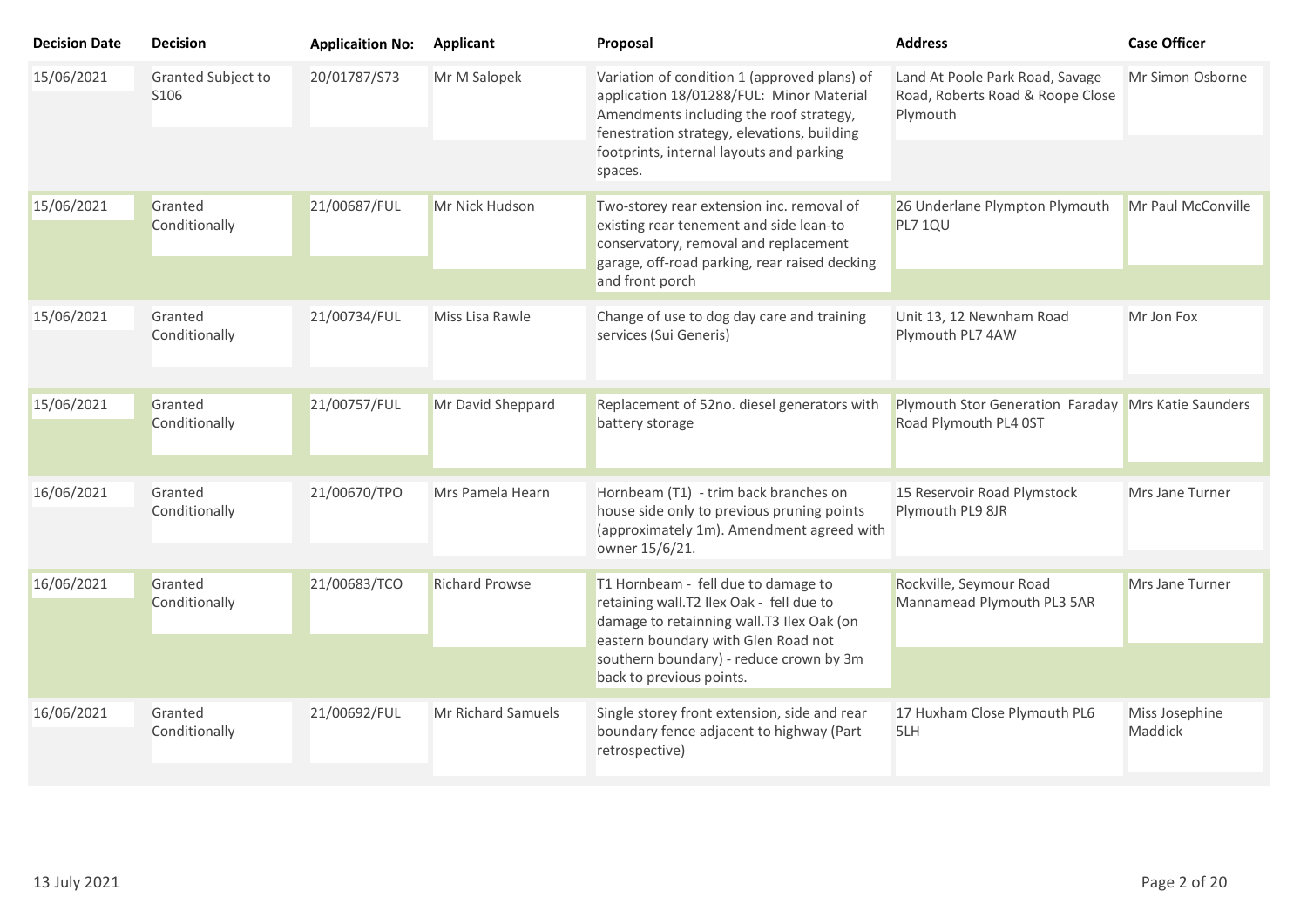| <b>Decision Date</b> | <b>Decision</b>          | <b>Applicaition No:</b> | <b>Applicant</b>   | Proposal                                                                                                          | <b>Address</b>                                        | <b>Case Officer</b>      |
|----------------------|--------------------------|-------------------------|--------------------|-------------------------------------------------------------------------------------------------------------------|-------------------------------------------------------|--------------------------|
| 16/06/2021           | Granted<br>Conditionally | 21/00693/FUL            | Mr & Mrs Davis     | Amendment to single storey rear extension<br>roof (re-submission of 20/01670/FUL)                                 | 33 Lucas Lane Plymouth PL7 4EU                        | Mr Macauley Potter       |
| 16/06/2021           | Refused                  | 21/00728/FUL            | Mr & Mrs Walker    | New entrance porch                                                                                                | 68 Moorland Avenue Plymouth<br>PL7 2DD                | Mr Paul McConville       |
| 16/06/2021           | Refused                  | 21/01066/AMD            | Mr Dominic Elliott | Non-material amendment: To add velux<br>windows to extended roof area over kitchen<br>to application 19/02077/FUL | 112 & 112A Underlane Plympton<br>Plymouth PL7 1QZ     | Mr Macauley Potter       |
| 17/06/2021           | Agreed                   | 21/00096/CDM            | Mr M Jones         | Condition Discharge: Condtions 3 & 5 of<br>application 17/02276/FUL                                               | Braidwood Terrace Lane Plymouth Mr Jon Fox<br>PL4 8JW |                          |
| 17/06/2021           | Granted<br>Conditionally | 21/00261/FUL            | Mr J Radmore       | Conversion and extension to form a holiday<br>let and associated works                                            | Radford Castle Hooe Lake<br>Plymouth PL9 7PS          | Mr Chris Cummings        |
| 17/06/2021           | Granted<br>Conditionally | 21/00262/LBC            | Mr J Radmore       | Conversion and extension to form a holiday<br>let and associated works                                            | Radford Castle Hooe Lake<br>Plymouth PL9 7PS          | Mr Chris Cummings        |
| 17/06/2021           | Agreed                   | 21/00286/CDM            | <b>Hazel Birse</b> | Condition Discharge: Conditions 8, 10, 11 &<br>13 of application 19/01859/S73                                     | Bath Street Plymouth PL1 3LT                          | Miss Katherine<br>Graham |
| 17/06/2021           | Granted<br>Conditionally | 21/00316/FUL            | Michael Hocking    | Single storey rear extension                                                                                      | 68 Merrivale Road Beacon Park<br>Plymouth PL2 2RW     | Mr Paul McConville       |
| 17/06/2021           | Granted<br>Conditionally | 21/00617/FUL            | Mr Brian Sanderson | Single storey rear extension and rear garage<br>door at service lane exit                                         | 41 Glendower Road Plymouth PL3<br>4LA                 | Mr Mike Stone            |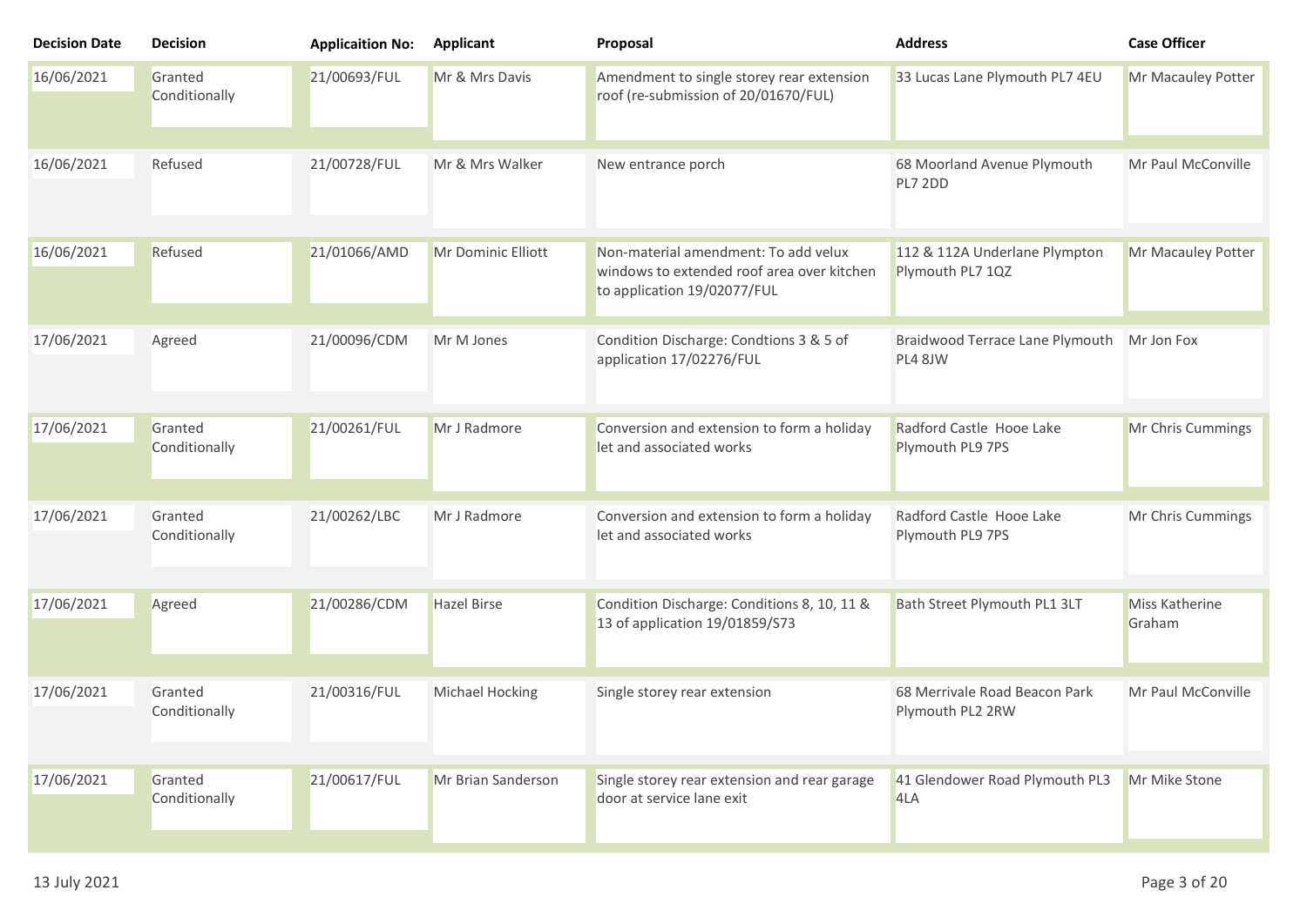| <b>Decision Date</b> | <b>Decision</b>          | <b>Applicaition No:</b> | <b>Applicant</b>                  | Proposal                                                                                                               | <b>Address</b>                                       | <b>Case Officer</b> |
|----------------------|--------------------------|-------------------------|-----------------------------------|------------------------------------------------------------------------------------------------------------------------|------------------------------------------------------|---------------------|
| 17/06/2021           | Granted<br>Conditionally | 21/00762/FUL            | Mr & Mrs Sully                    | Two-storey rear extension with balcony                                                                                 | 27 Southwell Road Plymouth PL6<br>5BG                | Mr Paul McConville  |
| 17/06/2021           | Granted<br>Conditionally | 21/00803/FUL            | Mr & Mrs Sheikh                   | Single storey rear extension                                                                                           | 12 Jedburgh Crescent Plymouth<br>PL2 2NY             | Mr Paul McConville  |
| 18/06/2021           | Granted<br>Conditionally | 21/00478/FUL            | <b>Gavin Sutton</b>               | Construction of 7no. new dwellings with<br>associated landscaping and roadworks inc.<br>demolition of existing garages | St Helens Walk Plymouth PL5 4HQ                      | Mr Jon Fox          |
| 18/06/2021           | Granted<br>Conditionally | 21/00502/FUL            | Mr Marius Andreica                | Garage with associated steps.                                                                                          | 99 Bridwell Road Plymouth PL5 1AE Mr Macauley Potter |                     |
| 18/06/2021           | Granted<br>Conditionally | 21/00571/FUL            | Mr Neil Hardie                    | Single storey front extension                                                                                          | 203 Thurlestone Walk Plymouth<br>PL6 8QW             | Mr Paul McConville  |
| 18/06/2021           | Agreed                   | 21/00887/CDM            | J Boston & Sons<br>(Holdings) Ltd | Condition Discharge: Condition 2 (CEMP) of<br>application 20/01222/S73                                                 | Bostons Boat Yard Baylys Road<br>Plymouth PL9 7NQ    | Mrs Janine Warne    |
| 18/06/2021           | Refused                  | 21/00902/FUL            | Mr & Mrs Simpson                  | Rear roof terrace with close boarded timber<br>fence                                                                   | 54 Edgcumbe Park Road Plymouth<br>PL3 4NL            | Mr Mike Stone       |
| 18/06/2021           | Granted<br>Conditionally | 21/00907/FUL            | Miss Helen Andrews                | Shed                                                                                                                   | 6 Charlbury Drive Plymouth PL9<br>7GD                | Miss Emily Godwin   |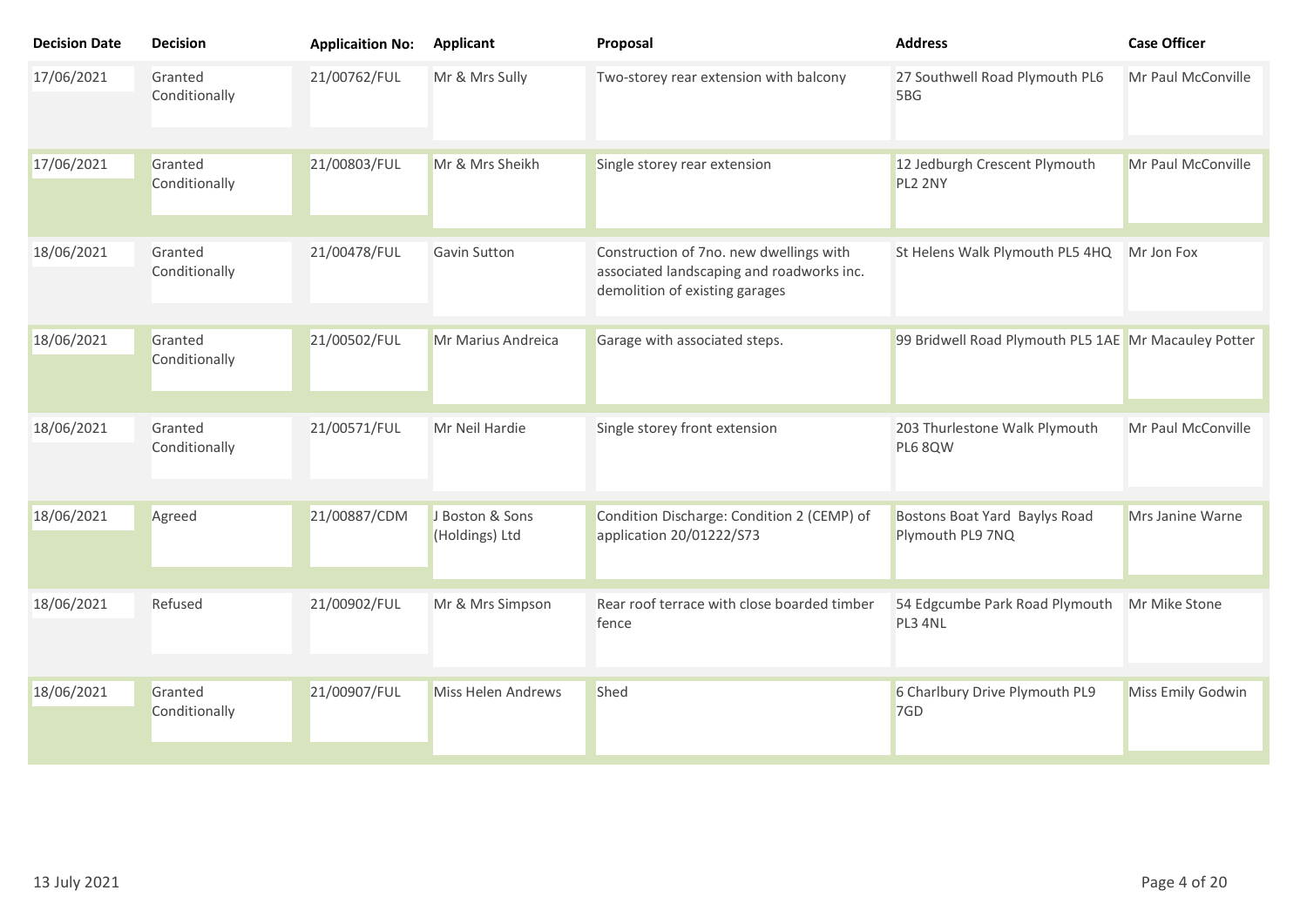| <b>Decision Date</b> | <b>Decision</b>          | <b>Applicaition No:</b> | <b>Applicant</b>                       | Proposal                                                                                                                                                                | <b>Address</b>                         | <b>Case Officer</b> |
|----------------------|--------------------------|-------------------------|----------------------------------------|-------------------------------------------------------------------------------------------------------------------------------------------------------------------------|----------------------------------------|---------------------|
| 21/06/2021           | Granted<br>Conditionally | 20/01965/LBC            | Professor Alex de Rijke                | Alterations to site inc. refurbishment of lean-<br>to and addition of waterside viewing terrace<br>to accommodate mixed-useClass E:<br>Pickleworks and cafe/restaurant  | 16 Cremyll Street Plymouth PL1<br>3RB  | Ms Abbey Edwards    |
| 21/06/2021           | Granted<br>Conditionally | 21/00326/OUT            | Mr Young                               | Bungalow including first floor<br>accommodation in the roof space                                                                                                       | 2 Borrowdale Close Plymouth PL6<br>5BN | Mr Jon Fox          |
| 21/06/2021           | Refused                  | 21/00332/FUL            | Mrs Julie Hart                         | Decking (retrospective)                                                                                                                                                 | 55 Sharrose Road Plymouth PL9<br>9QF   | Mrs Alumeci Tuima   |
| 21/06/2021           | Granted<br>Conditionally | 21/00671/FUL            | <b>Trevor Hawker</b>                   | Front porch extension                                                                                                                                                   | 54 Kensington Road Plymouth PL4<br>7QJ | Mr Mike Stone       |
| 21/06/2021           | Granted                  | 21/00783/16             | Hutchinson UK Ltd                      | Proposed 15m Phase 8 Monople C/W<br>wraparound cabinet at base and associated<br>ancillary works                                                                        | Western Approach Plymouth PL1<br>1AR   | Ms Bethany German   |
| 21/06/2021           | Granted<br>Conditionally | 21/00840/FUL            | Mr Keith Maggs                         | First floor rear extension and rear terrace                                                                                                                             | 6 Lippell Drive Plymouth PL9 9EL       | Mr Sam Lewis        |
| 21/06/2021           | Granted<br>Conditionally | 21/00942/FUL            | <b>Great End Properties</b><br>Limited | Change of use from shop (Class E(a)) to nail<br>salon (Sui Generis)                                                                                                     | 25 The Broadway Plymouth PL9<br>7AF    | Mr Sam Lewis        |
| 22/06/2021           | Granted<br>Conditionally | 20/01922/FUL            | Professor Alex De Rijke                | Alterations to site inc. refurbishment of lean-<br>to and addition of waterside viewing terrace<br>to accommodate mixed-use Class E:<br>Pickleworks and cafe/restaurant | 16 Cremyll Street Plymouth PL1<br>3RB  | Ms Abbey Edwards    |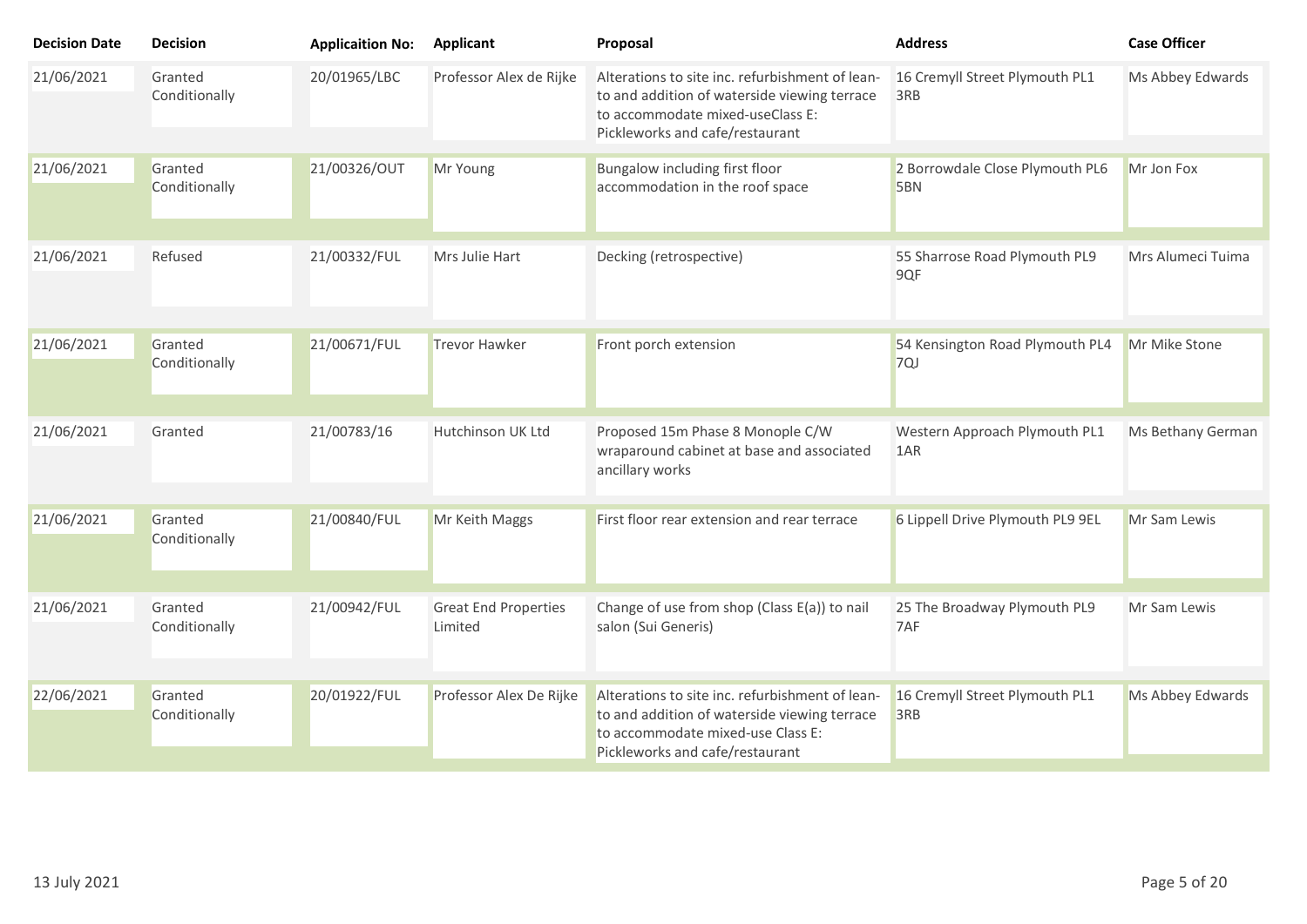| <b>Decision Date</b> | <b>Decision</b>          | <b>Applicaition No:</b>  | Applicant             | Proposal                                                                                                                              | <b>Address</b>                                                                        | <b>Case Officer</b> |
|----------------------|--------------------------|--------------------------|-----------------------|---------------------------------------------------------------------------------------------------------------------------------------|---------------------------------------------------------------------------------------|---------------------|
| 22/06/2021           | Granted<br>Conditionally | 21/00303/ADV             | Plymouth City Council | 16no. bronze free-standing walking trail<br>monoliths/totems with ink-filled etched<br>lettering (6 single sided and 10 double sided) | West Pier And Multiple Locations<br>Throughout Plymouth Hoe                           | Mr Mike Stone       |
| 22/06/2021           | Granted                  | 21/00568/16              | Plymouth City Council | 15m concrete base mono pole - temporary<br>telecommunications mast and associated<br>development                                      | The Mount Batten Sailing &<br>Watersports Centre 70 Lawrence<br>Road Plymouth PL9 9SJ | Mr Mike Stone       |
| 22/06/2021           | Agreed                   | 21/00593/CDMLB Nick Down |                       | Condition Discharge: Condition 3 of<br>application 20/00621/LBC                                                                       | 156 Durnford Street Plymouth PL1<br>3QR                                               | Mr Mike Stone       |
| 22/06/2021           | Granted<br>Conditionally | 21/00633/S73             | Kevin Briscoe         | Variation of condition 1 (Approved Plans) of<br>application 20/01889/FUL                                                              | Longreach, Hartley Road Plymouth<br>PL3 5LW                                           | Ms Abbey Edwards    |
| 22/06/2021           | Agreed                   | 21/00778/CDM             | Mr Jamie Hook         | Condition Discharge: Condition 3 of<br>application 20/01622/FUL                                                                       | 22 Underwood Road Plymouth PL7 Mr Macauley Potter<br>1SY                              |                     |
| 22/06/2021           | Granted<br>Conditionally | 21/00781/ADV             | Mr Karsan Vaghani     | 1no freestanding totem sign                                                                                                           | Plymouth NHS Trust, Plymbridge<br>Road Estover Plymouth PL6 7LQ                       | Mr Macauley Potter  |
| 22/06/2021           | Refused                  | 21/00800/FUL             | Mr & Mrs Darbyshire   | Conversion of existing garage to a two-storey<br>dwelling with associated external amenity<br>space (re-submission of 20/01342/FUL)   | 21 - 23 Houndiscombe Road<br>Plymouth PL4 6HG                                         | Ms Abbey Edwards    |
| 22/06/2021           | Agreed                   | 21/00816/CDM             | Mr Andrew Cotterell   | Condition Discharge: Discharge condition 3 of<br>application 20/00366/FUL                                                             | 5 Southside Street Plymouth PL1<br>2LA                                                | Mrs Karen Gallacher |
| 22/06/2021           | Granted<br>Conditionally | 21/00892/FUL             | Mr & Mrs Eckersley    | Roof alterations inc. the creation of gable<br>ends, a rear dormer, and raising the ridge<br>height                                   | 129 Staddiscombe Road Plymouth<br>PL9 9LT                                             | Mr Sam Lewis        |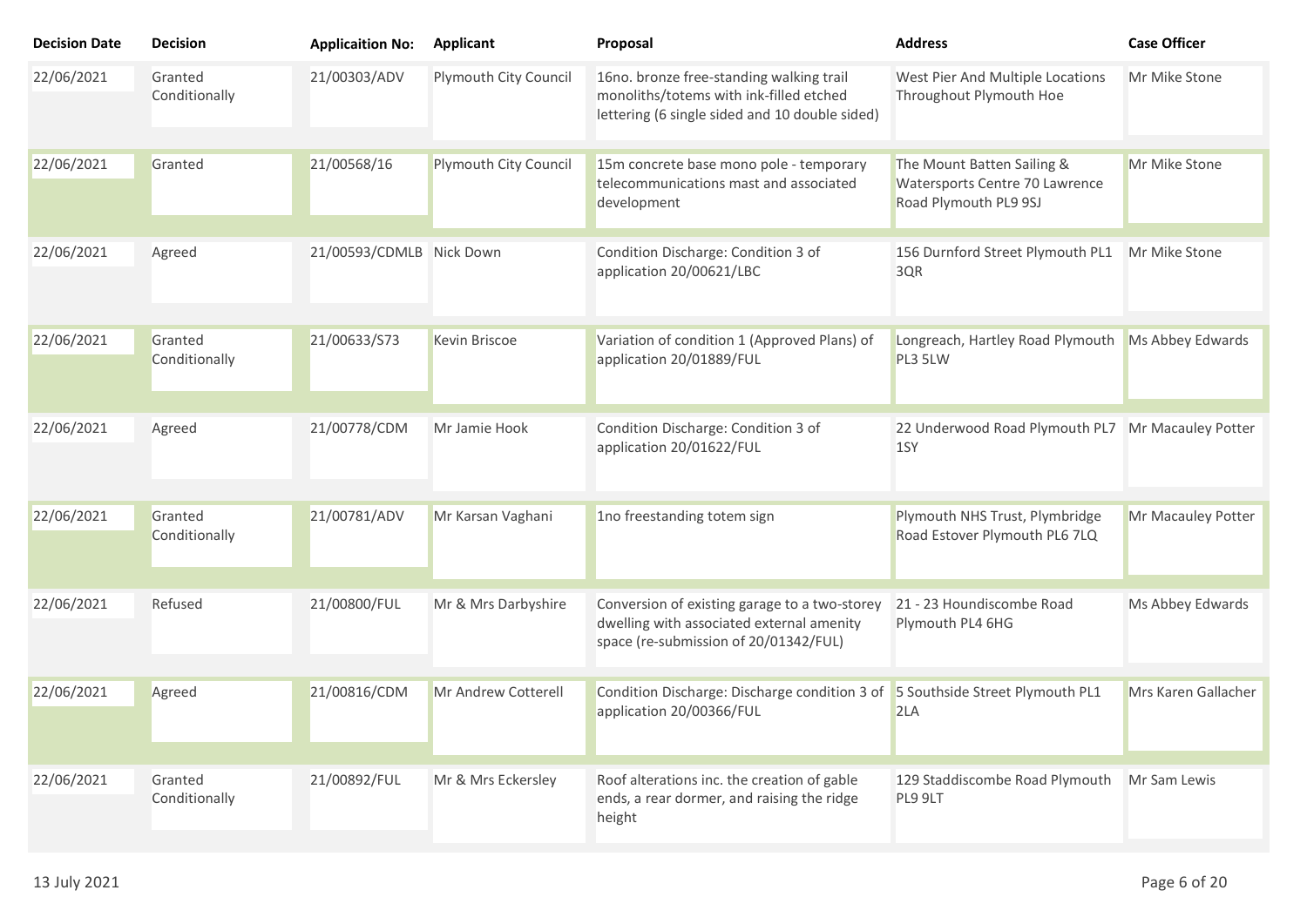| <b>Decision Date</b> | <b>Decision</b>          | <b>Applicaition No:</b> | <b>Applicant</b>    | Proposal                                                                                                                                          | <b>Address</b>                          | <b>Case Officer</b> |
|----------------------|--------------------------|-------------------------|---------------------|---------------------------------------------------------------------------------------------------------------------------------------------------|-----------------------------------------|---------------------|
| 22/06/2021           | Granted<br>Conditionally | 21/00940/FUL            | Mr & Mrs Williams   | First floor rear raised terrace and external<br>steps                                                                                             | 107 Elburton Road Plymouth PL9<br>8JD   | Mr Mike Stone       |
| 23/06/2021           | Granted<br>Conditionally | 21/00527/FUL            | Emma Evans          | Alterations to existing rear extension                                                                                                            | 98 Cardinal Avenue Plymouth PL5<br>1UT  | Mr Macauley Potter  |
| 23/06/2021           | Granted<br>Conditionally | 21/00569/FUL            | Mr Wayne Clemens    | Single-storey rear extension                                                                                                                      | 24 Stenlake Terrace Plymouth PL4<br>9LA | Mr Mike Stone       |
| 23/06/2021           | Granted<br>Conditionally | 21/00678/FUL            | <b>Gary Weeks</b>   | Lower ground floor rear extension with<br>balcony and two storey side/rear extension.                                                             | 110 Powisland Drive Plymouth PL6<br>6AF | Mr Macauley Potter  |
| 23/06/2021           | Granted<br>Conditionally | 21/00684/TPO            | Mr David Richardson | Lime (T1) - Fell. Lime (T2) - crown raise to give<br>2.5m clearance above ground level and<br>review trees condtion in September/October<br>2021. | 135 Compton Avenue Plymouth<br>PL3 5DE  | Mrs Jane Turner     |
| 23/06/2021           | Granted                  | 21/00704/16             | Hutchison UK Ltd    | Proposed 20m Phase 8 monopole C/W<br>wrapround Cabinet at base and associated<br>ancillary works                                                  | Mannamead Road Plymouth PL3<br>5LN      | Ms Abbey Edwards    |
| 23/06/2021           | Granted<br>Conditionally | 21/00743/FUL            | Mr Andrew Brett     | Single storey rear extension with rear steps<br>and loft conversion                                                                               | 28 Milehouse Road Plymouth PL3<br>4DB   | Miss Emily Godwin   |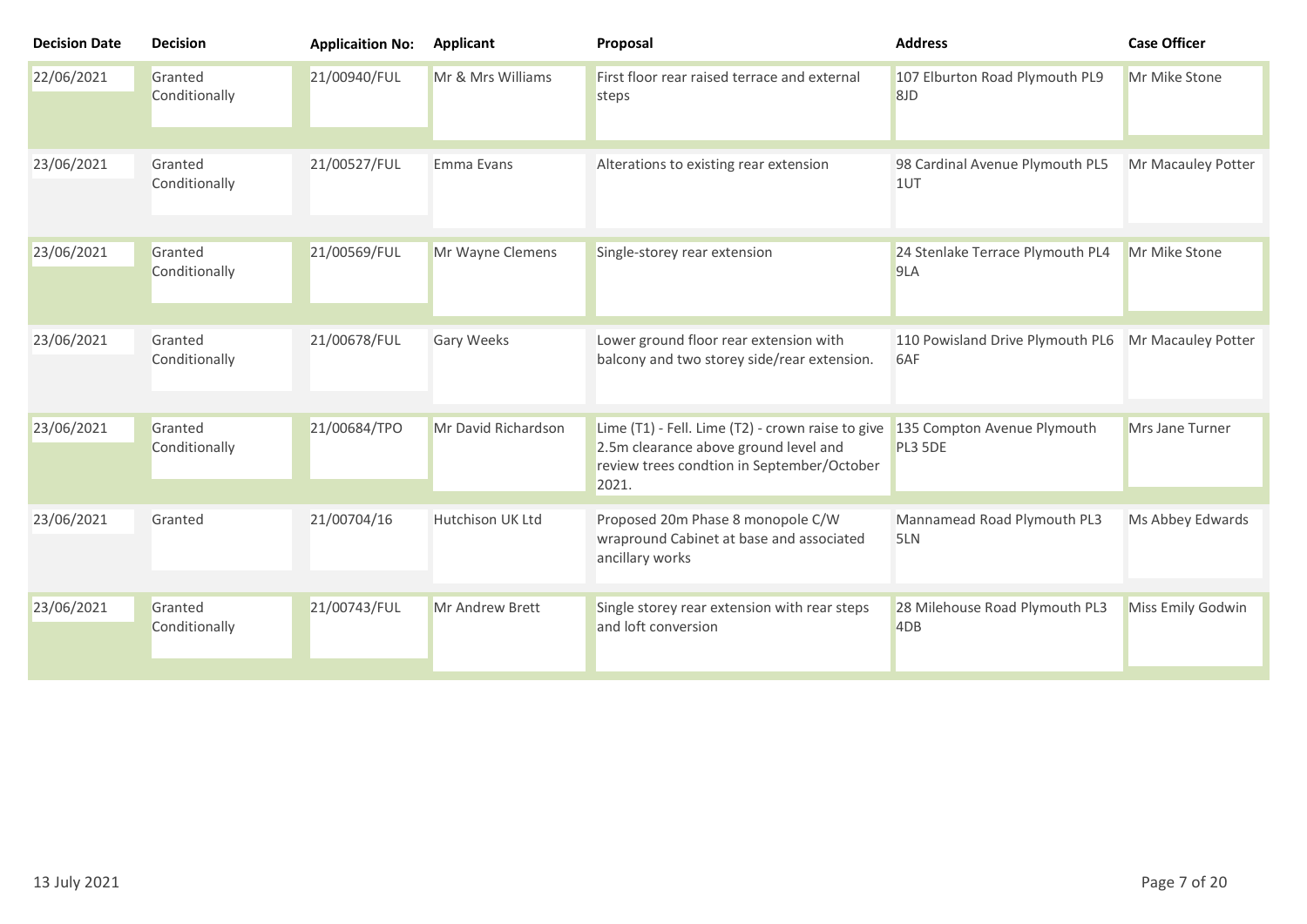| <b>Decision Date</b> | <b>Decision</b>          | <b>Applicaition No:</b> | <b>Applicant</b>                   | Proposal                                                                                                                                                                                                                                                                                                                                                                                 | <b>Address</b>                                       | <b>Case Officer</b> |
|----------------------|--------------------------|-------------------------|------------------------------------|------------------------------------------------------------------------------------------------------------------------------------------------------------------------------------------------------------------------------------------------------------------------------------------------------------------------------------------------------------------------------------------|------------------------------------------------------|---------------------|
| 23/06/2021           | Granted<br>Conditionally | 21/00772/TPO            | Mr Richard Larson                  | Group of 6 montery Pine (T1-T6):-Reduce low<br>lateral branches of Tree 1 where they<br>overhang garden of No.5 Catalina Villas by<br>1m taking care not to go beyond green<br>growth.T1-T6 removal of any damaged<br>broken branches and large diameter<br>deadwood/branches from within the<br>crown.No height reduction<br>required.Amendment agreed with owner by<br>e-mail 21/6/21. | 4 Catalina Villas Plymouth PL9 9XQ Mrs Jane Turner   |                     |
| 23/06/2021           | Granted<br>Conditionally | 21/00789/FUL            | Mr & Mrs Craig Allinson            | Two-storey rear extension                                                                                                                                                                                                                                                                                                                                                                | 37 Seymour Road Plympton<br>Plymouth PL7 4NY         | Mr Macauley Potter  |
| 23/06/2021           | Granted<br>Conditionally | 21/00813/FUL            | Ms Laura Fraser-<br>Crewes         | Single storey rear and side extension                                                                                                                                                                                                                                                                                                                                                    | 7 Providence Place Plymouth PL1<br>5QS               | Miss Emily Godwin   |
| 23/06/2021           | Agreed                   |                         | 21/00814/CDMLB Mr Andrew Cotterell | Condition discharge: Condition 3 of<br>application 20/00367/LBC                                                                                                                                                                                                                                                                                                                          | 5 Southside Street Plymouth PL1<br>2LA               | Mrs Karen Gallacher |
| 23/06/2021           | Granted<br>Conditionally | 21/00897/TCO            | Mrs Pamela Rae                     | Unknown (T1) - Fell. Cypress (T2) - Fell.<br>Cypress (T3) - Fell. Spruce (T4) - no work<br>required (amendment agreed with owner<br>18/6/21). Cypress (T5) - no work required<br>(amendment agreed with owner 18/6/21).                                                                                                                                                                  | Elmside Fernleigh Road Plymouth<br>PL3 5AN           | Mrs Jane Turner     |
| 23/06/2021           | Granted<br>Conditionally | 21/00943/FUL            | Mr & Mrs Hope                      | Rear dormer                                                                                                                                                                                                                                                                                                                                                                              | 27 Barn Park Road Plymouth PL3<br>4LP                | Mr Sam Lewis        |
| 24/06/2021           | Granted<br>Conditionally | 21/00327/ADV            | Miss Sophie Chiswell               | Metal fabricated 'Rise and Grind' entrance<br>signage                                                                                                                                                                                                                                                                                                                                    | 10 Commercial Wharf Madeira<br>Road Plymouth PL1 2NX | Ms Abbey Edwards    |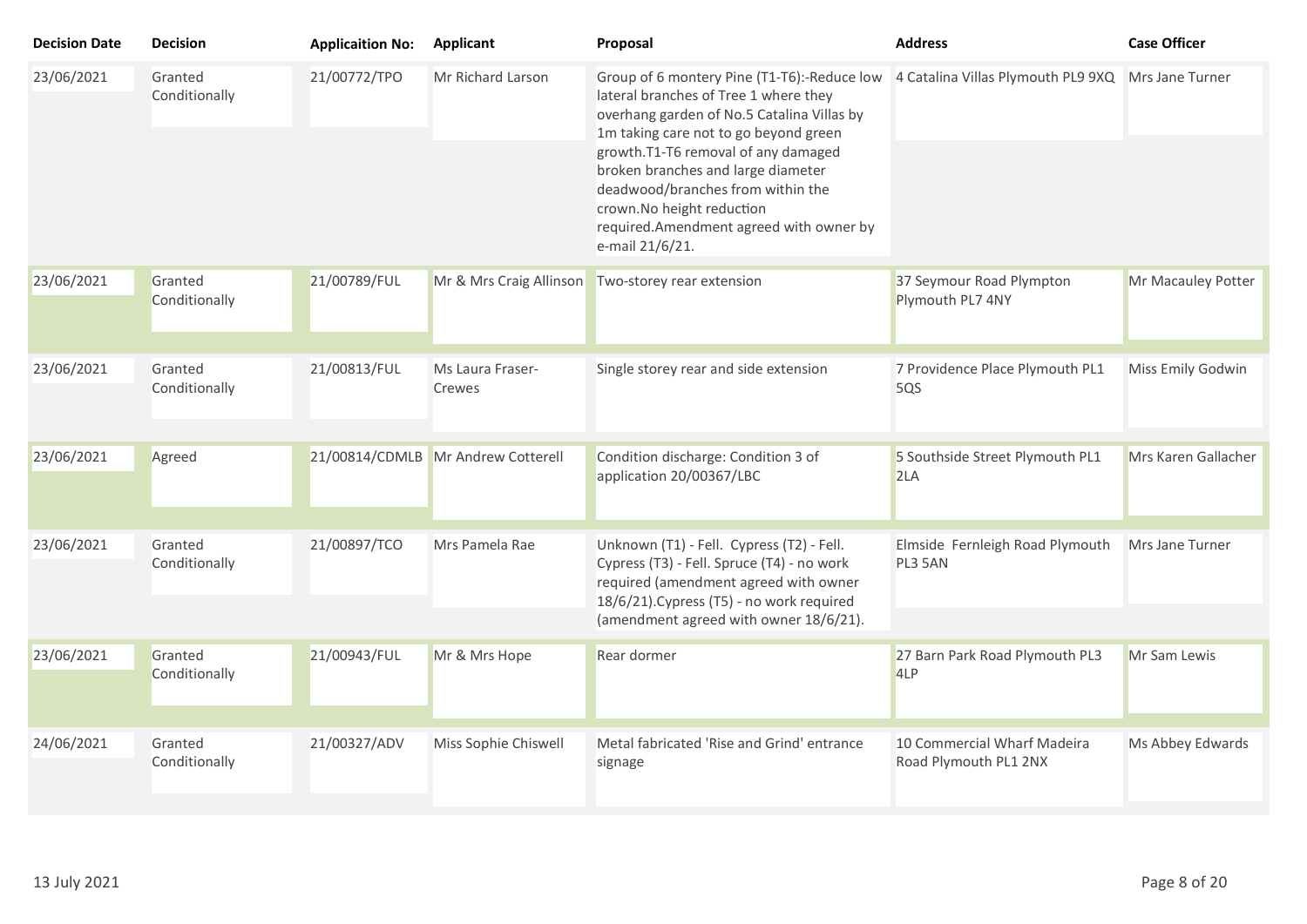| <b>Decision Date</b> | <b>Decision</b>          | <b>Applicaition No:</b>        | Applicant                                                   | Proposal                                                                                                                                                                                                                                                                                                                                                                    | <b>Address</b>                                      | <b>Case Officer</b> |
|----------------------|--------------------------|--------------------------------|-------------------------------------------------------------|-----------------------------------------------------------------------------------------------------------------------------------------------------------------------------------------------------------------------------------------------------------------------------------------------------------------------------------------------------------------------------|-----------------------------------------------------|---------------------|
| 24/06/2021           | Granted<br>Conditionally | 21/00376/FUL                   | Mr & Mrs Vallance                                           | Rear extension inc. removal of existing<br>conservatory                                                                                                                                                                                                                                                                                                                     | 9 Recreation Road Plymouth PL2<br>3NA               | Mr Paul McConville  |
| 24/06/2021           | Granted<br>Conditionally | 21/00554/FUL                   | The Crescent<br>(Plymouth)<br>Management<br>Company Limited | Removal of existing combustible and<br>replacement non-combustible cladding and<br>external wall insulation system                                                                                                                                                                                                                                                          | Ocean Crescent, The Crescent<br>Plymouth PL1 3FG    | Mr Chris Cummings   |
| 24/06/2021           | Agreed                   | 21/00559/CDMLB Mr James Sawyer |                                                             | Condition Discharge: Conditions 3, 4, 5, 6, 7,<br>8 & 9 of application 20/01509/LBC                                                                                                                                                                                                                                                                                         | 6 Windsor Villas Lockyer Street<br>Plymouth PL1 2QD | Mr Chris Cummings   |
| 24/06/2021           | Granted<br>Conditionally | 21/00567/FUL                   | <b>Mr Richard Best</b>                                      | Replacement of existing front/rear dormer<br>roof with a new pitched roof.                                                                                                                                                                                                                                                                                                  | 38 St Edward Gardens Plymouth<br>PL6 5PD            | Mr Macauley Potter  |
| 24/06/2021           | Granted<br>Conditionally | 21/00660/FUL                   | Mr & Mrs Kelley                                             | Rear extension, demolition of chimney, loft<br>conversion with rear dormers, changes to<br>rear windows and new rooflights                                                                                                                                                                                                                                                  | 5 Portland Road Plymouth PL1<br>4QN                 | Mr Mike Stone       |
| 24/06/2021           | Granted<br>Conditionally | 21/00749/TPO                   | Mr Nigel Coles                                              | London Plane x3 (T1, T2 and T3) - Reduce<br>over extended lateral branches over garden<br>of 19 Jellicoe Road by a maximum of 2m to<br>natural growth points.                                                                                                                                                                                                               | 22 Conqueror Drive Plymouth PL5<br>3UT              | Mrs Jane Turner     |
| 24/06/2021           | Granted<br>Conditionally | 21/00796/FUL                   | Mr Bill Hunter                                              | Single storey rear extension                                                                                                                                                                                                                                                                                                                                                | 29 Woodford Avenue Plymouth<br>PL7 4QW              | Mr Macauley Potter  |
| 24/06/2021           | Granted<br>Conditionally | 21/00807/TPO                   | Mr Charlie Hoatson                                          | 3x Conifer - Crown lift to 2m above ground<br>level. Ash - remove overhanging branch as<br>indicated in submitted photo. Sycamore (T1) -<br>fell leans over the neighbours garden.<br>Sycamore (T2) - fell. Sycamore (T3) - fell due<br>to severe lean into customers garden. 3x<br>Sycamore (T4, T5 & T6) - reduce overhanging<br>branches by 2m to natural growth points. | 5 Beechwood Rise Plymouth PL6<br>8AP                | Mrs Jane Turner     |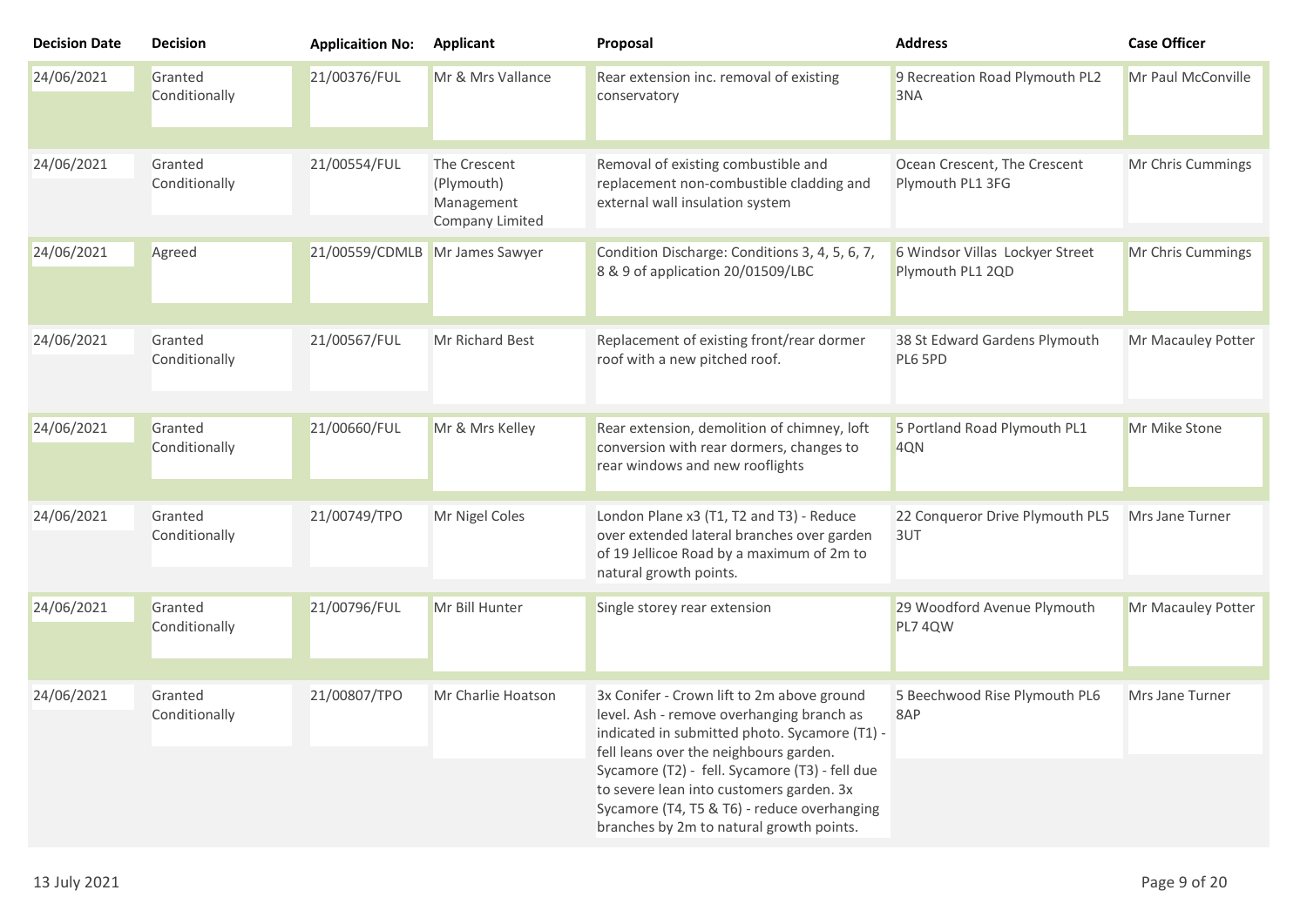| <b>Decision Date</b> | <b>Decision</b>          | <b>Applicaition No:</b>        | Applicant                 | Proposal                                                                                                                                                                                                                                                                                    | <b>Address</b>                                                  | <b>Case Officer</b>      |
|----------------------|--------------------------|--------------------------------|---------------------------|---------------------------------------------------------------------------------------------------------------------------------------------------------------------------------------------------------------------------------------------------------------------------------------------|-----------------------------------------------------------------|--------------------------|
| 24/06/2021           | Granted<br>Conditionally | 21/00842/FUL                   | Mr & Mrs Vanstones        | Side extension to garage and new flat roof<br>and rear Juliet balcony.                                                                                                                                                                                                                      | 1 Boston Close Plymouth PL9 7NR                                 | Mr Mike Stone            |
| 24/06/2021           | Agreed                   | 21/00884/CDMLB Mr Chris Walker |                           | Condition Discharge: Condition 2 of<br>application 21/00454/LBC                                                                                                                                                                                                                             | 3 Berkeley Cottages Collingwood<br>Road Plymouth PL1 5QT        | Ms Abbey Edwards         |
| 24/06/2021           | Granted<br>Conditionally | 21/00961/TPO                   | Mr Mason                  | Lime (T1) - remove epicormic growth to give<br>4m clearance above ground level.                                                                                                                                                                                                             | The Pearn, Eggbuckland Road<br>Plymouth PL3 5JP                 | Mrs Jane Turner          |
| 25/06/2021           | Granted<br>Conditionally | 21/00756/FUL                   | Devon Block<br>Management | Removal of existing combustible cladding and<br>external wall insulation system,<br>implementing cavity barriers and closers<br>where required around windows. New non-<br>combustible cladding and external wall<br>insulation system including areas of render<br>and rainscreen cladding | Lunar Rise, Exeter Street Plymouth Mr Chris Cummings<br>PL4 OAP |                          |
| 25/06/2021           | Granted<br>Conditionally | 21/00799/FUL                   | Mr & Mrs Hanchett         | Single storey side and rear extension inc.<br>demolition of existing garage                                                                                                                                                                                                                 | 219 Linketty Lane East Plymouth<br>PL6 5JX                      | Mr Paul McConville       |
| 25/06/2021           | Granted<br>Conditionally | 21/00939/FUL                   | Mr Liam James             | Change of use from a residential institution<br>(Class C2) to a dwellinghouse (Class C3)                                                                                                                                                                                                    | Blake Lodge, Seymour Road<br>Mannamead Plymouth PL3 5AS         | Mrs Rebecca Boyde        |
| 28/06/2021           | Granted<br>Conditionally | 20/01714/FUL                   | Mr Sergio Shemetras       | External timber frame staircase and terrace<br>on top of shed roof in rear garden (Part<br>retrospective)                                                                                                                                                                                   | 29 Berrow Park Road Plymouth<br>PL3 5PZ                         | Mr Mike Stone            |
| 28/06/2021           | Granted<br>Conditionally | 21/00408/LBC                   | Everyman Cinema<br>Group  | Cinema fit out works (Minor internal<br>revisions to approved scheme)                                                                                                                                                                                                                       | Melville Building Royal William<br>Yard Plymouth PL1 3RP        | Miss Katherine<br>Graham |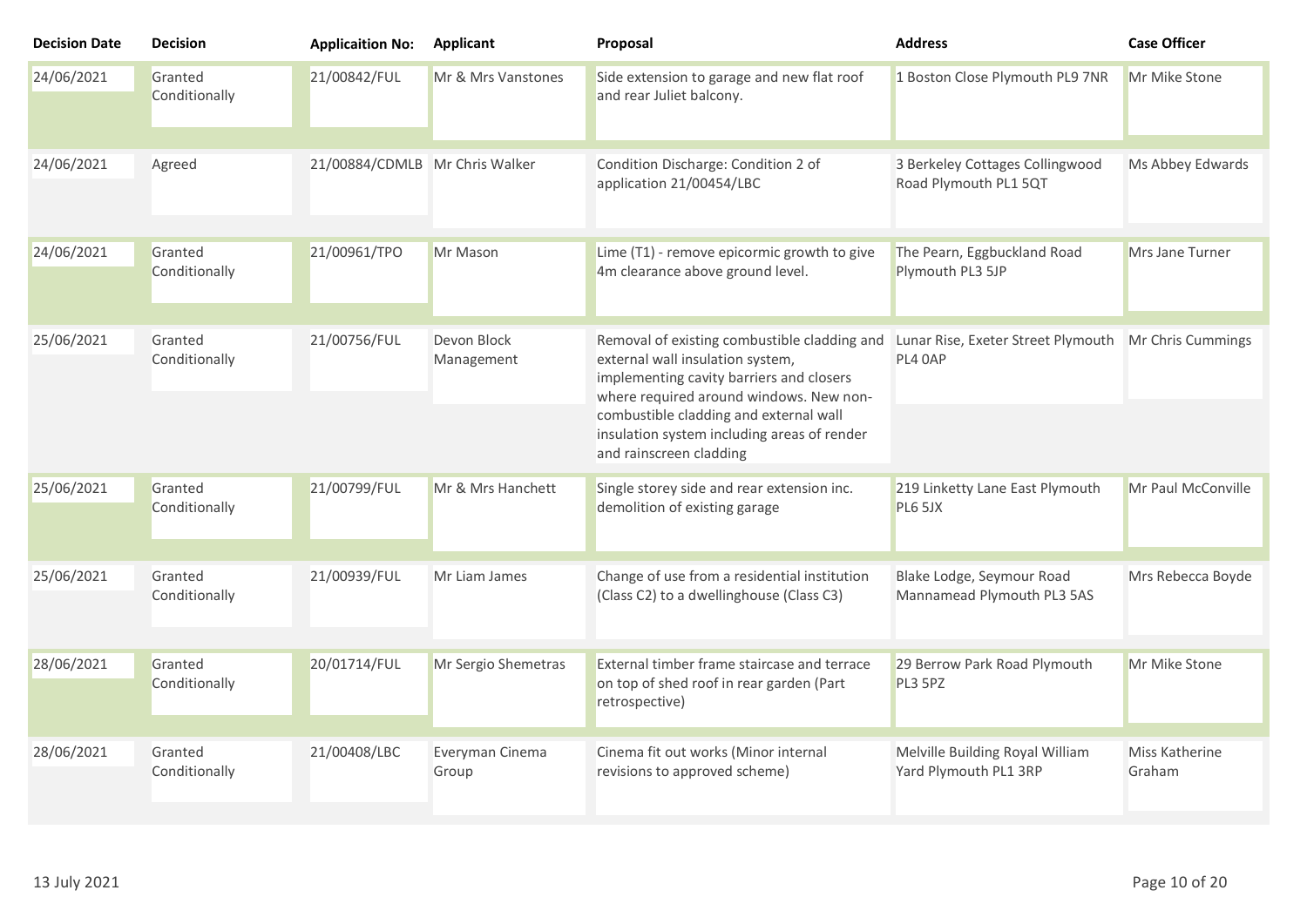| <b>Decision Date</b> | <b>Decision</b>            | <b>Applicaition No:</b> | <b>Applicant</b>                    | Proposal                                                                                                                                                                                                                                                    | <b>Address</b>                                                           | <b>Case Officer</b> |
|----------------------|----------------------------|-------------------------|-------------------------------------|-------------------------------------------------------------------------------------------------------------------------------------------------------------------------------------------------------------------------------------------------------------|--------------------------------------------------------------------------|---------------------|
| 28/06/2021           | Granted<br>Conditionally   | 21/00422/FUL            | lan Jenkin                          | Loft conversion with dormer to west<br>elevation, addition of upper floor windows to<br>north and south elevations                                                                                                                                          | 16 Woodway Plymouth PL9 8TT                                              | Mr Mike Stone       |
| 28/06/2021           | Granted<br>Conditionally   | 21/00626/FUL            | Mr J Dailey                         | Change of use from offices to Tattoo Studio<br>(Sui Generis) with internal and external<br>building alterations                                                                                                                                             | 10A Gibbon Lane Plymouth PL4 8BR Ms Abbey Edwards                        |                     |
| 28/06/2021           | Granted<br>Conditionally   | 21/00634/FUL            | Z&K Cornwall Food Ltd<br>t/a Crispy | Extraction equipment at rear of unit                                                                                                                                                                                                                        | Unit 2, 130 - 132 Armada Way<br>Plymouth PL1 1LA                         | Ms Bethany German   |
| 28/06/2021           | Refused                    | 21/00788/AMD            | Justin Agouzoul                     | Non material Amendment: Internal and<br>window alterations for application<br>18/01461/FUL                                                                                                                                                                  | 42 Mannamead Road Plymouth<br>PL4 7AF                                    | Mr Mike Stone       |
| 28/06/2021           | Granted<br>Conditionally   | 21/00843/FUL            | Mr Neil Aitken                      | First floor side extension and terrace                                                                                                                                                                                                                      | 17 Leigham Terrace Lane West<br>Plymouth PL1 3FR                         | Mr Sam Lewis        |
| 28/06/2021           | Granted<br>Conditionally   | 21/00963/S73            | <b>Lindsay Peters</b>               | Variation of Condition 2 of application<br>18/01214/FUL to allow 2no. portakabins to<br>remain in situ for a further 3 years                                                                                                                                | University Of St Mark And St John<br>Plymbridge Lane Plymouth PL6<br>8BH | Mr Sam Lewis        |
| 28/06/2021           | Granted<br>Conditionally   | 21/00967/FUL            | Zara Cook                           | Single storey rear extension                                                                                                                                                                                                                                | 17 Fairfield Avenue Plymouth PL2<br>3QF                                  | Mr Mike Stone       |
| 29/06/2021           | Granted Subject to<br>S106 | 20/00817/FUL            | <b>Lysander Associates</b>          | Removal of temporary buildings and<br>development of the site for the storage of<br>operational vehicles, including resurfacing,<br>associated parking, floodlighting columns,<br>landscaping, ancillary infrastructure and<br>other associated minor works | Thornbury Road Plymouth PL6 7PP Mr Chris King                            |                     |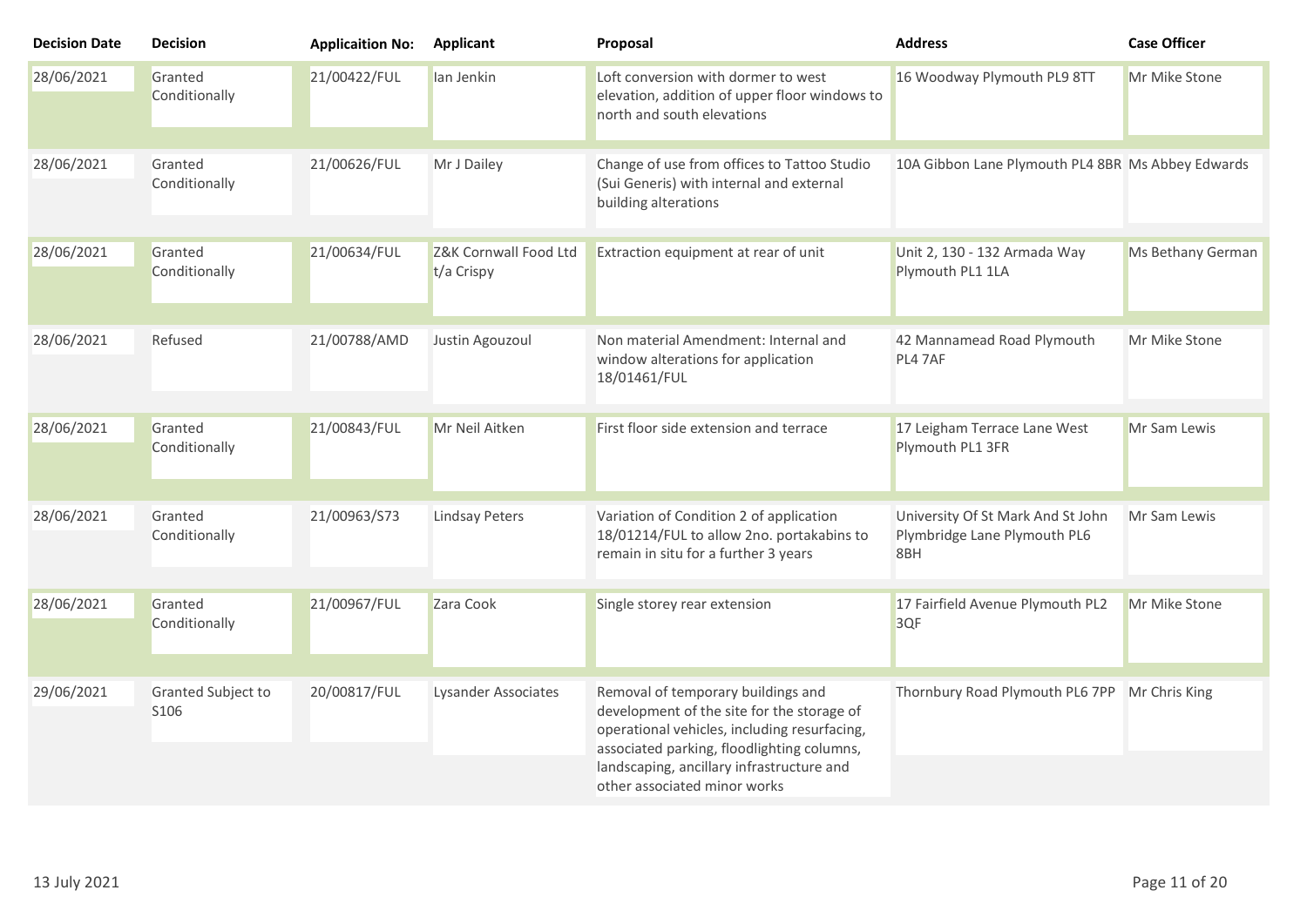| <b>Decision Date</b> | <b>Decision</b>          | <b>Applicaition No:</b> | Applicant         | Proposal                                                                                                                                                                       | <b>Address</b>                                                                           | <b>Case Officer</b>      |
|----------------------|--------------------------|-------------------------|-------------------|--------------------------------------------------------------------------------------------------------------------------------------------------------------------------------|------------------------------------------------------------------------------------------|--------------------------|
| 29/06/2021           | Granted<br>Conditionally | 21/00243/FUL            | Mr J Peacock      | Conversion of existing agricultural building to<br>a residential dwelling (Class C3) inc. design<br>alterations, extensions to building and<br>curtilage and landscaping works | Staddon Heights Farm, Staddon<br>Lane Plymouth PL9 9SP                                   | Ms Abbey Edwards         |
| 29/06/2021           | Granted<br>Conditionally | 21/00445/FUL            | Mr & Mrs T Pearce | Part single/part two storey side extension<br>and rear dormer                                                                                                                  | 53 Wembury Road Plymouth PL9<br>8HE                                                      | Mr Mike Stone            |
| 29/06/2021           | Granted<br>Conditionally | 21/00547/FUL            | Mr Ricky Fitch    | Single storey rear extension and raised<br>decking                                                                                                                             | 23 Eastfield Crescent Plymouth PL3 Mr Mike Stone<br>5JX                                  |                          |
| 29/06/2021           | Agreed                   | 21/00713/CDM            | Mr Tim Mathias    | Condition Discharge: Condition 19 of<br>application 20/00429/S73                                                                                                               | 39 William Prance Road (Previously<br>Stated 10 William Prance Road)<br>Plymouth PL6 5WR | Miss Katherine<br>Graham |
| 29/06/2021           | Granted<br>Conditionally | 21/00740/FUL            | Mrs Susan Lock    | Replacement bay window with pitched roof<br>(part retrospective).                                                                                                              | 17 Revell Park Road Plymouth PL7<br>4EH                                                  | Mr Macauley Potter       |
| 29/06/2021           | Granted<br>Conditionally | 21/00833/FUL            | Mr Shaun Davy     | Single storey rear extension, alterations to<br>garage, first floor rear extension and<br>widening of the driveway                                                             | 60 Scott Road Plymouth PL2 3DX                                                           | Ms Abbey Edwards         |
| 29/06/2021           | Granted<br>Conditionally | 21/00922/FUL            | Mr Charles Arnot  | Creation of new access to rear external<br>amenity space and repairs to top floor<br>property                                                                                  | The Clubhouse, 22 - 24 Mutley<br>Plain Plymouth PL4 6LD                                  | Mr Sam Lewis             |
| 30/06/2021           | Granted<br>Conditionally | 21/00699/FUL            | Wilkinson         | Hardstand and garage                                                                                                                                                           | 5 Dunclair Park Plymouth PL3 6DJ                                                         | Mr Paul McConville       |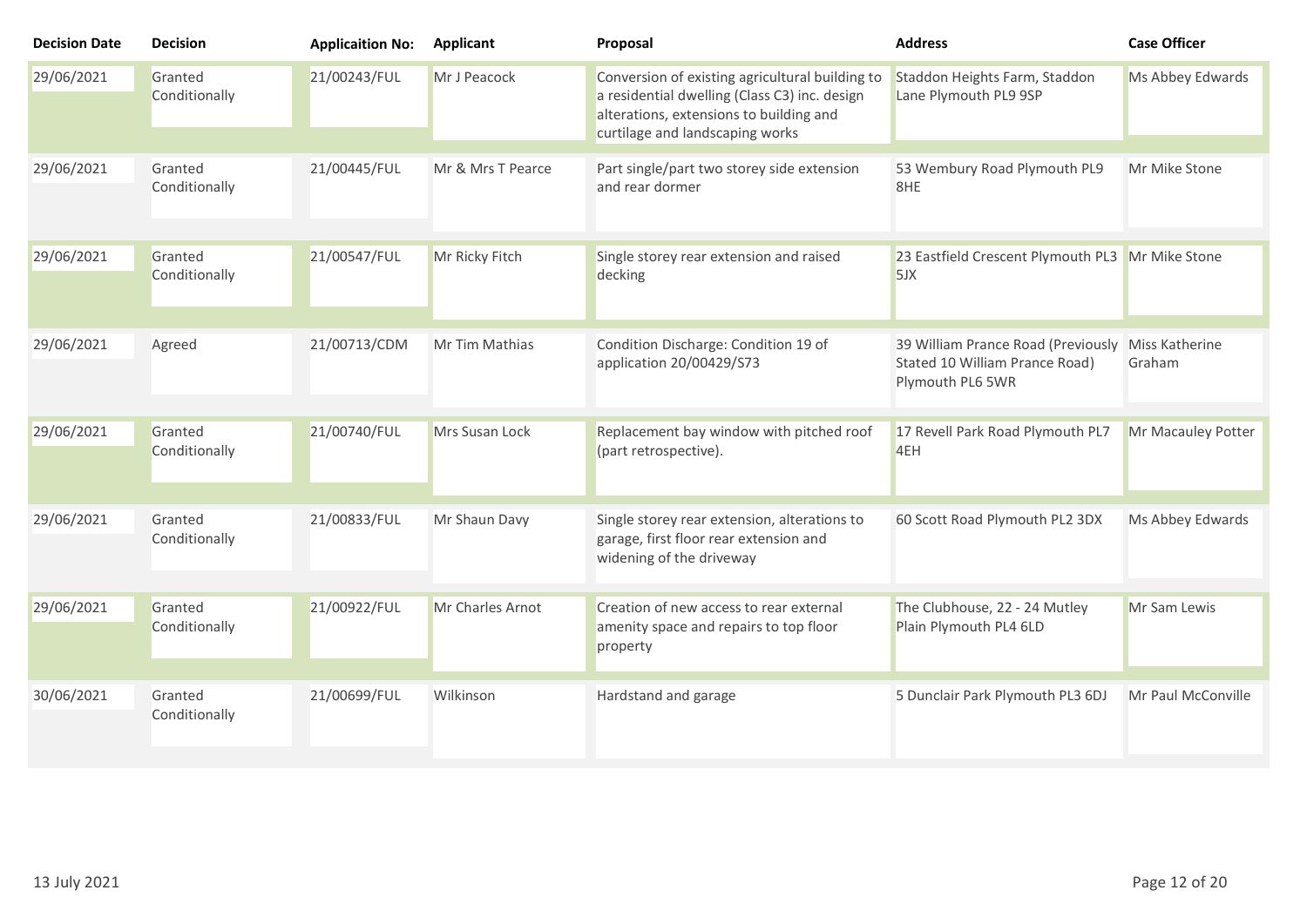| <b>Decision Date</b> | <b>Decision</b>          | <b>Applicaition No:</b> | <b>Applicant</b>                                    | Proposal                                                                                                                                                                | <b>Address</b>                                                                       | <b>Case Officer</b> |
|----------------------|--------------------------|-------------------------|-----------------------------------------------------|-------------------------------------------------------------------------------------------------------------------------------------------------------------------------|--------------------------------------------------------------------------------------|---------------------|
| 30/06/2021           | Granted<br>Conditionally | 21/00747/FUL            | Devon Block<br>Management                           | Removal and replacement of existing<br>combustible cladding and external wall<br>insulation system                                                                      | 11 Moon Street Plymouth PL4 0AL                                                      | Ms Abbey Edwards    |
| 30/06/2021           | Granted<br>Conditionally | 21/00920/FUL            | Azure Plymouth Ltd<br>C/o Devon Block<br>Management | Removal and replacement of existing<br>combustible cladding and external wall<br>insulation system with non-combustible<br>cladding and external wall insulation system | Azure & Azure West, 1 Grand Hotel Miss Amy Thompson<br>Road Plymouth PL1 2PQ         |                     |
| 01/07/2021           | Granted<br>Conditionally | 21/00082/FUL            | Miss Sophie Chiswell                                | Change of use from boat store to<br>Cafe/Restaurant (Class E), alterations to<br>building and frontage inc. provision of<br>external seating area                       | 10 Commercial Wharf Madeira<br>Road Plymouth PL1 2NX                                 | Ms Abbey Edwards    |
| 01/07/2021           | Refused                  | 21/00435/FUL            | Mr Farmer                                           | Garden studio (Part-retrospective)                                                                                                                                      | 208 Springfield Road Plymouth PL9 Ms Abbey Edwards<br>8JU                            |                     |
| 01/07/2021           | Granted<br>Conditionally | 21/00553/FUL            | Mr Ted Soper                                        | Loft conversion with front and rear dormers<br>and rear balcony                                                                                                         | 21 Walker Terrace Plymouth PL1<br>3BN                                                | Mr Mike Stone       |
| 01/07/2021           | Granted<br>Conditionally | 21/00736/FUL            | Mr Adrian Wilks                                     | Two-storey extension (resubmission of<br>20/01268/FUL)                                                                                                                  | Hayes End Farm Coombe Lane<br>Plymouth PL5 4LF                                       | Mr Macauley Potter  |
| 01/07/2021           | Granted<br>Conditionally | 21/00780/FUL            | Mr Jon Goulder                                      | Amendment to fenestration on front<br>elevation of building and extension to<br>existing decking area                                                                   | Harewood Playing Fields, Cricket<br>And Tennis Pavilion Ridgeway<br>Plymouth PL7 2AS | Mr Paul McConville  |
| 01/07/2021           | Granted<br>Conditionally | 21/00878/FUL            | Leena Yuill                                         | Demolition of existing side extension,<br>alteration of existing roof space (including<br>dormers) and new single storey rear                                           | 59 Elburton Road Plymouth PL9 8JH Ms Bethany German                                  |                     |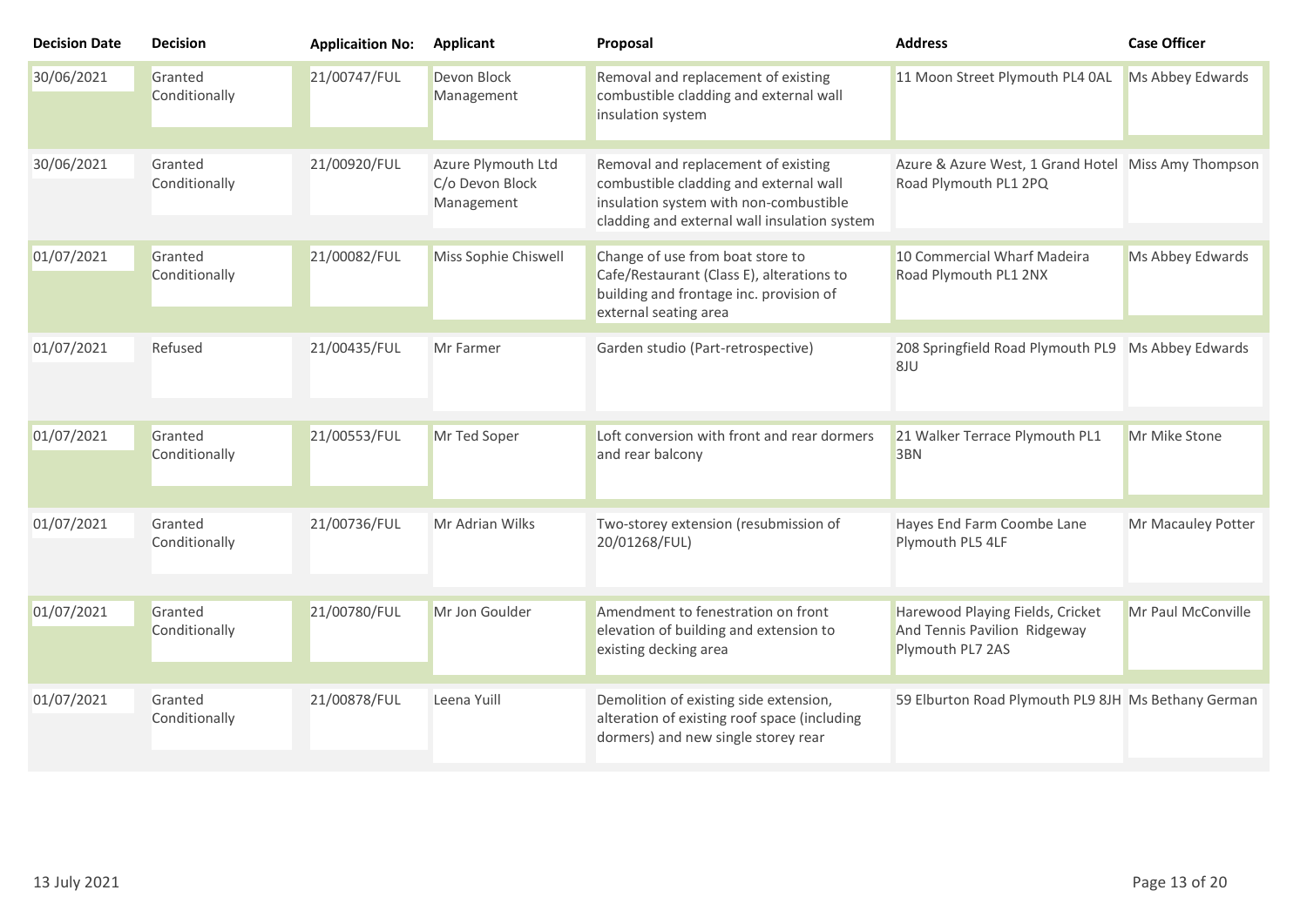| <b>Decision Date</b> | <b>Decision</b>          | <b>Applicaition No:</b> | <b>Applicant</b>      | Proposal                                                                                                                                                                                                                                                                                                                                                                                                                                                   | <b>Address</b>                                                                         | <b>Case Officer</b>       |
|----------------------|--------------------------|-------------------------|-----------------------|------------------------------------------------------------------------------------------------------------------------------------------------------------------------------------------------------------------------------------------------------------------------------------------------------------------------------------------------------------------------------------------------------------------------------------------------------------|----------------------------------------------------------------------------------------|---------------------------|
| 01/07/2021           | Granted<br>Conditionally | 21/00934/FUL            | Mr Darren Roach       | Single storey rear and side extension                                                                                                                                                                                                                                                                                                                                                                                                                      | 4 Seymour Park Plymouth PL3 5BQ                                                        | Miss Emily Godwin         |
| 01/07/2021           | Granted<br>Conditionally | 21/00955/ADV            | Plymouth City Council | Installation of up to 55 art panels (temporary<br>for 6 months)                                                                                                                                                                                                                                                                                                                                                                                            | Section Of Embankment Road To<br>The South Of The Great Western<br>Railway Laira Depot | Mr Sam Lewis              |
| 01/07/2021           | Granted<br>Conditionally | 21/00964/FUL            | Mr Sergio Moreria     | Front extension and hardstand (re-<br>submission of 20/01950/FUL)                                                                                                                                                                                                                                                                                                                                                                                          | 5 Dumfries Avenue Plymouth PL5<br>3ST                                                  | Miss Josephine<br>Maddick |
| 01/07/2021           | Refused                  | 21/00987/PIP            | Mrs Helen Darby       | Permission in principle for the erection of a<br>self-build eco dwelling                                                                                                                                                                                                                                                                                                                                                                                   | Land Adjt To 123 Fort Austin Ave<br>Plymouth Devon                                     | Mr Jon Fox                |
| 02/07/2021           | Granted<br>Conditionally | 21/00759/TPO            | Tina Bell             | Beech (T1) - Crown raise to 4m above ground<br>level, lateral reduction of 1m away from<br>house to natural growth points.                                                                                                                                                                                                                                                                                                                                 | 14A Caradon Close Plymouth PL6<br>6BW                                                  | Mrs Jane Turner           |
| 02/07/2021           | Granted<br>Conditionally | 21/00812/TPO            | Miss Karen Ednie      | Crown raise Sycamore, Hazel, Hawthorn, Ash<br>and Blackthorn along the southern and<br>western boundaries to give 3-4m clearance<br>above ground level, only where they<br>signifcantly encroach into the field. All<br>pruning to be to natural growth points.One<br>Sycamore - in field near southern boundary -<br>fell (NB: already done in error prior to<br>consent being issued).2 Ash suffering from<br>Ash die back - fellAdvised to monitor Ash. | Land At New Barn Hill Plymouth<br>PL7 1UP                                              | Mrs Jane Turner           |
| 02/07/2021           | Granted<br>Conditionally | 21/00863/TPO            | Mr Robert Butcher     | Ash (T4) and Ash (T5) - Fell due to significant<br>Ash Dieback - allow to regenrate from stump.                                                                                                                                                                                                                                                                                                                                                            | Notre Dame Roman Catholic<br>School Notre Dame Close<br>Plymouth PL6 5HN               | Mrs Jane Turner           |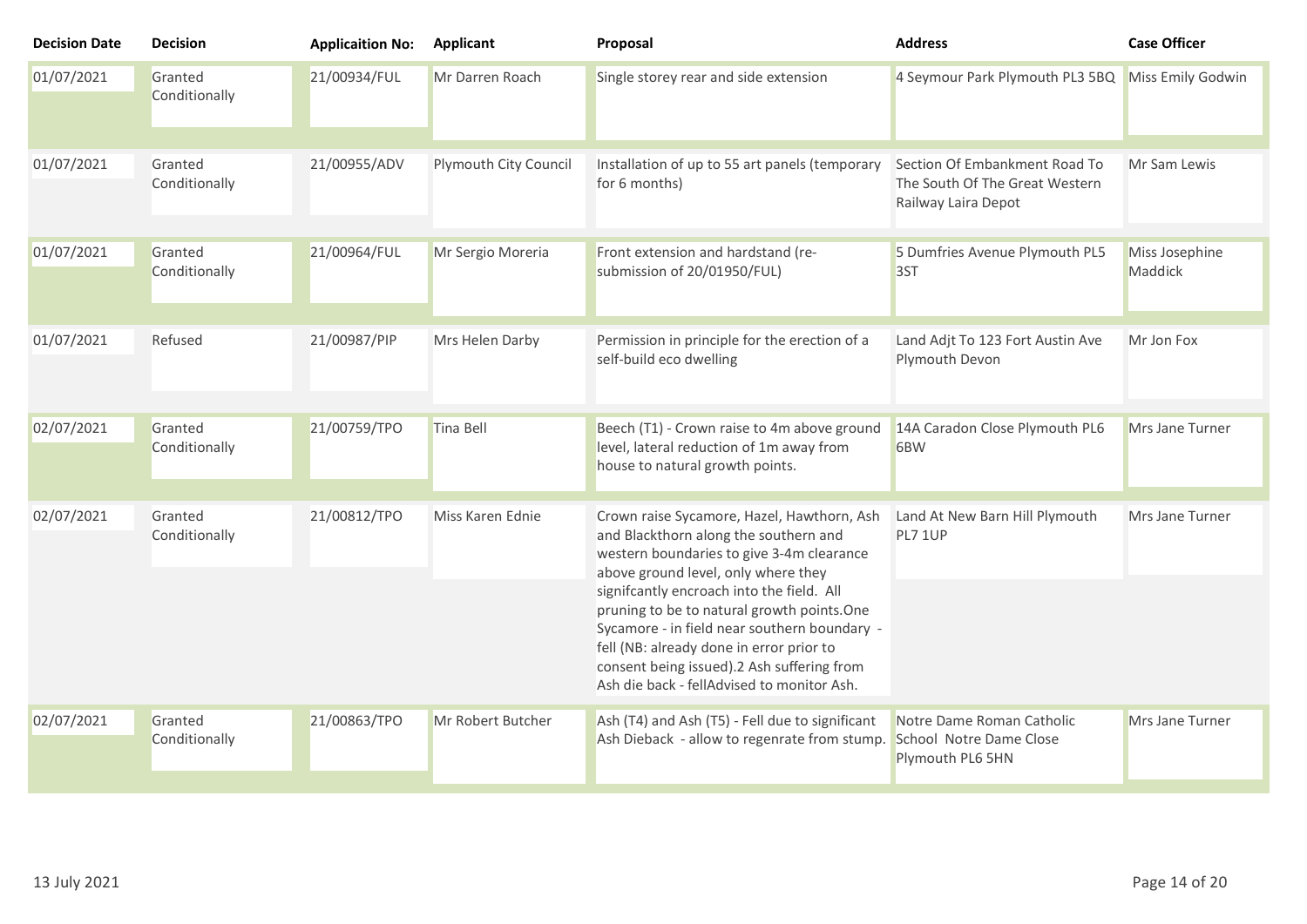| <b>Decision Date</b> | <b>Decision</b>          | <b>Applicaition No:</b>    | <b>Applicant</b>                                     | Proposal                                                                                                                                                                                              | <b>Address</b>                                                                       | <b>Case Officer</b> |
|----------------------|--------------------------|----------------------------|------------------------------------------------------|-------------------------------------------------------------------------------------------------------------------------------------------------------------------------------------------------------|--------------------------------------------------------------------------------------|---------------------|
| 02/07/2021           | Granted<br>Conditionally | 21/00866/TPO               | Mr James Burgess                                     | Multi-stemed Ash (T1) - Fell due to Ash<br>dieback.                                                                                                                                                   | 35 Warleigh Crescent Plymouth<br><b>PL6 5BS</b>                                      | Mrs Jane Turner     |
| 02/07/2021           | Granted<br>Conditionally | 21/00895/TPO               | Mr Alex Aitken                                       | Beech (T1) - Fell due to decay at base and die<br>back in crown.                                                                                                                                      | 6 Collingwood Villas Collingwood<br>Road Plymouth PL1 5NZ                            | Mrs Jane Turner     |
| 02/07/2021           | Granted<br>Conditionally | 21/00906/TPO               | Mr Pete Jackson                                      | Acer (T1 & T2) - Reduce crown all over by<br>2/3m to nearest natural growth points.                                                                                                                   | 69 Ramsey Gardens Plymouth PL5<br>3UP                                                | Mrs Jane Turner     |
| 02/07/2021           | Granted<br>Conditionally | 21/00923/FUL               | Eau 2 (Shepherds<br>Wharf) Management<br>Company Ltd | Removal and replacement of existing<br>combustible cladding and external wall<br>insulation system with new non-combustible<br>cladding and external wall insulation system                           | East Quay House, Marrowbone Slip Miss Amy Thompson<br>Plymouth PL4 0HX               |                     |
| 02/07/2021           | Refused                  | 21/00980/FUL               | Mr John Northcott                                    | Rear balcony (part retrospective)                                                                                                                                                                     | 19 Reservoir Crescent Plymouth<br>PL9 8NG                                            | Ms Bethany German   |
| 02/07/2021           | Agreed                   | 21/01001/CDMLB Mr T Walker |                                                      | Condition Discharge: Condition 3 of<br>application 20/00399/LBC                                                                                                                                       | Raglan Gatehouse Footpath<br>Between Raglan Road And Madden<br>Road Plymouth PL1 4NQ | Mr Chris King       |
| 02/07/2021           | Granted<br>Conditionally | 21/01014/TCO               | Mr Charles Wilson                                    | Beech - Crown reduce by up to a maximum of<br>3m focussing on building side of crown to<br>nearest natural growth points/previous<br>pruning points (2013). 4x Cypress - reduce in<br>height by half. | 54 Valletort Road Plymouth PL1<br>5PN                                                | Mrs Jane Turner     |
| 02/07/2021           | Granted<br>Conditionally | 21/01022/TCO               | Joe Berryman                                         | 4x Beech: selective reduction of branches to<br>clear building (2-3m), crown raise to give 5m<br>clearance above gorund level and 2m<br>clearance over garage as indicated in<br>submitted photos.    | 99 Vauxhall Street Plymouth PL4<br><b>OHB</b>                                        | Mrs Jane Turner     |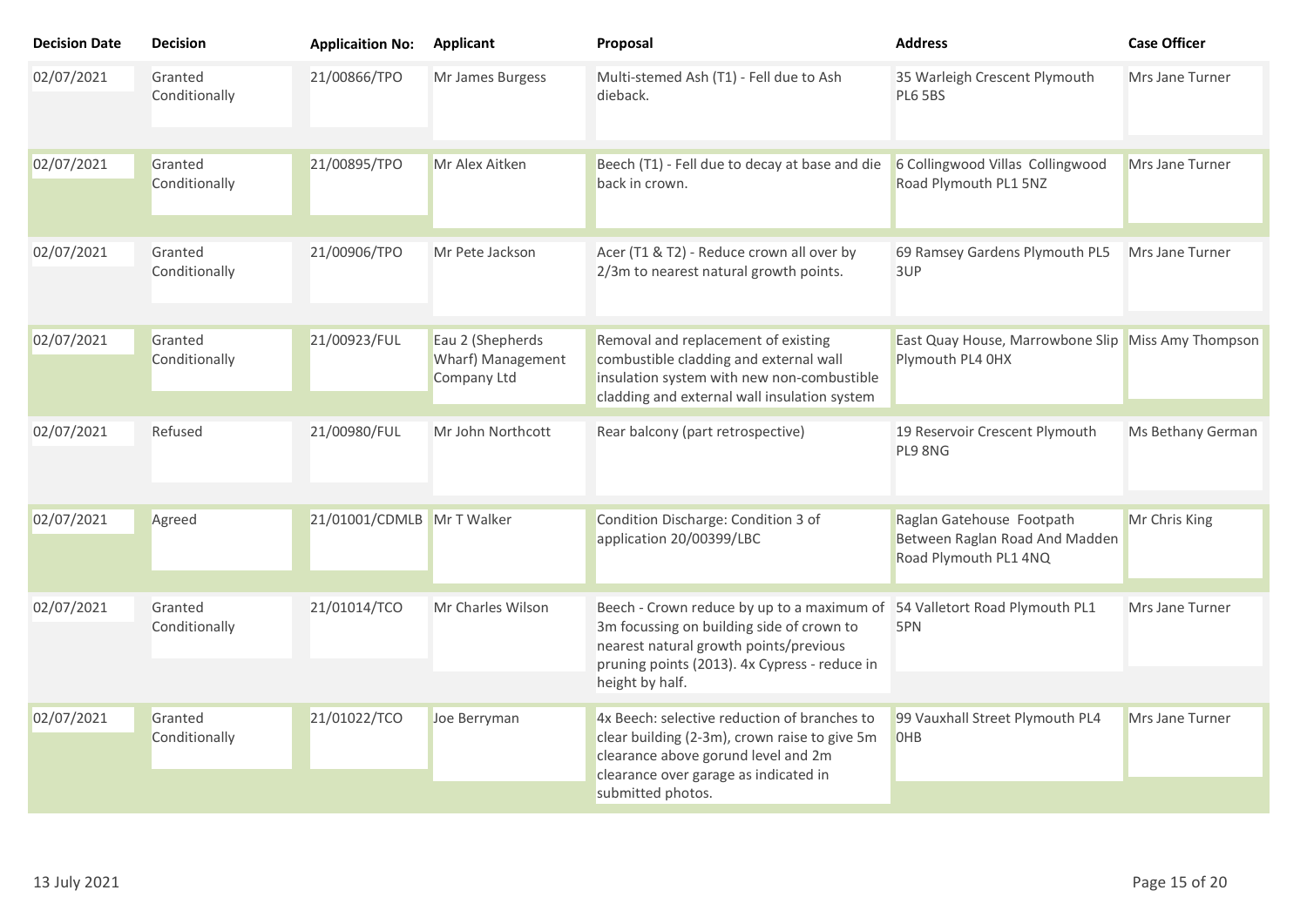| <b>Decision Date</b> | <b>Decision</b>          | <b>Applicaition No:</b> | <b>Applicant</b>                          | Proposal                                                                                                        | <b>Address</b>                                                                       | <b>Case Officer</b>       |
|----------------------|--------------------------|-------------------------|-------------------------------------------|-----------------------------------------------------------------------------------------------------------------|--------------------------------------------------------------------------------------|---------------------------|
| 02/07/2021           | Granted<br>Conditionally | 21/01024/TCO            | Mr Berryman                               | Cherry (T1) - Reduce branches growing into<br>the exterior walkways by 2m to natural<br>growth points.          | Abbey Court Buckwell Street<br>Plymouth PL1 2DF                                      | Mrs Jane Turner           |
| 05/07/2021           | Granted<br>Conditionally | 21/00804/FUL            | Mr & Mrs Burgoyne                         | Single storey rear/side extension to<br>accommodate annex.                                                      | 12 Lulworth Drive Plymouth PL6<br>7DS                                                | Mr Macauley Potter        |
| 05/07/2021           | Granted<br>Conditionally | 21/00850/FUL            | <b>Bassett</b>                            | Basement conversion and front extension to<br>create additional living space (re-submission<br>of 21/00112/FUL) | 66 Lower Farm Road Plymouth PL7 Mr Paul McConville<br>1J                             |                           |
| 05/07/2021           | Granted<br>Conditionally | 21/00861/FUL            | Mr & Mrs Swift                            | First floor side extension.                                                                                     | 18 St Marks Road Plymouth PL6<br>8BS                                                 | Mr Macauley Potter        |
| 05/07/2021           | Granted<br>Conditionally | 21/00868/FUL            | Mr R Lowe                                 | Extension to existing parking hardstanding<br>and creation of front porch and WC.                               | 103 Kirkwall Road Plymouth PL5<br>3TJ                                                | Mr Macauley Potter        |
| 05/07/2021           | Granted<br>Conditionally | 21/00871/FUL            | Mr & Mrs Dove                             | Two-storey side extension with creation of a<br>driveway                                                        | 20 Erlstoke Close Plymouth PL6<br>5QP                                                | Miss Josephine<br>Maddick |
| 05/07/2021           | Granted<br>Conditionally | 21/00966/FUL            | Mrs Julia Croughton                       | Installation of new external doors and<br>construction of WC facilities                                         | Plympton St Marys Church Of<br>England Infant School Market<br>Road Plymouth PL7 1QW | Ms Bethany German         |
| 05/07/2021           | Agreed                   | 21/00994/CDM            | Mr T Walker                               | Condition Discharge: Condition 9 of<br>application 20/00398/FUL                                                 | Raglan Gatehouse Footpath<br>Between Raglan Road And Madden<br>Road Plymouth PL1 4NQ | Mr Chris King             |
| 06/07/2021           | Agreed                   | 20/00778/CDM            | Mr Mario & Harry<br>Hajianni & Tsirtsipis | Condition Discharge: Conditons 3, 4, 5, 6, 7 &<br>8 of application 19/01739/S73 and<br>18/01182/FUL.            | Captains House The Millfields<br>Plymouth PL1 3JL                                    | Mr Mike Stone             |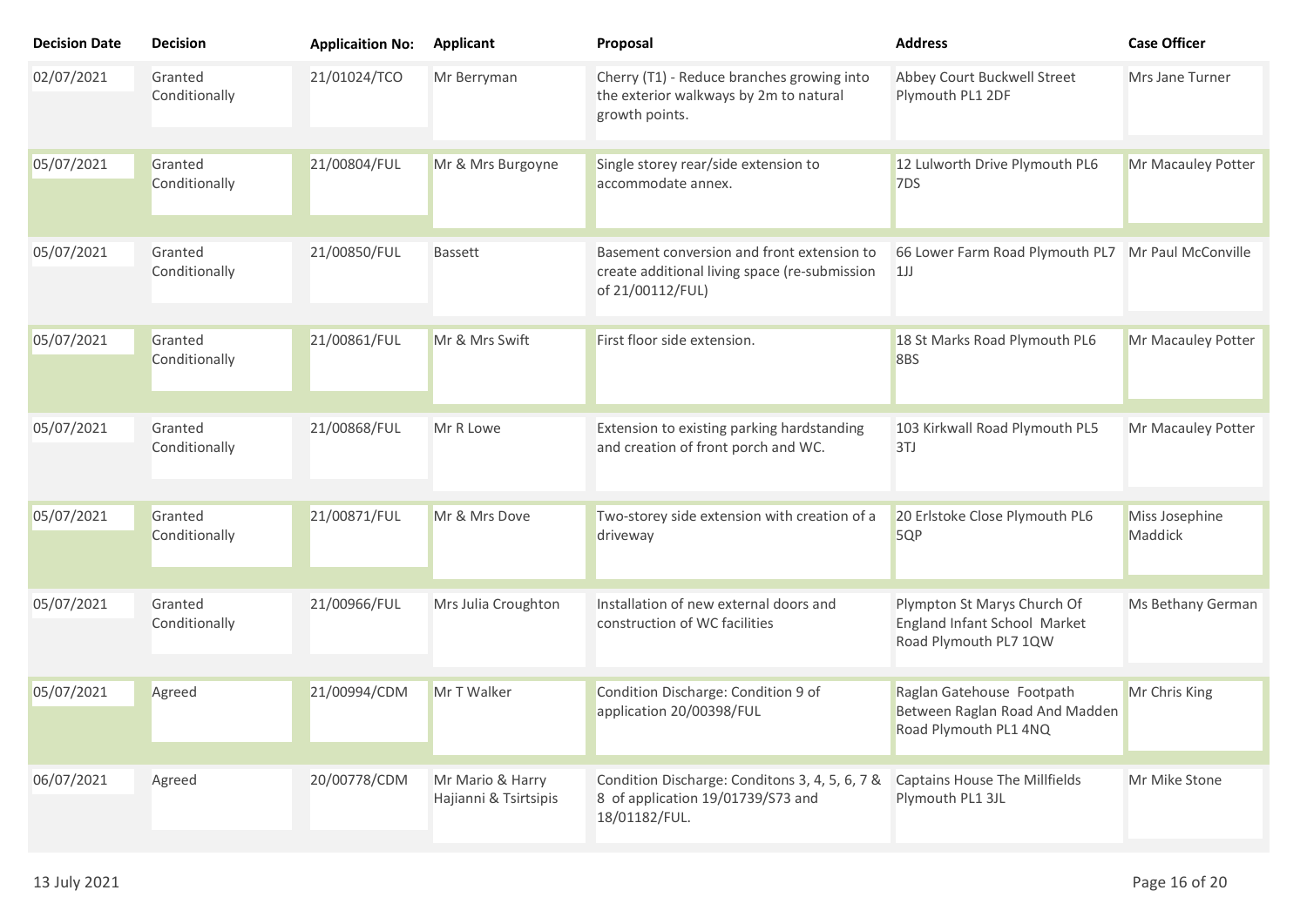| <b>Decision Date</b> | <b>Decision</b>          | <b>Applicaition No:</b> | <b>Applicant</b>                                             | Proposal                                                                                                                                                  | <b>Address</b>                                            | <b>Case Officer</b> |
|----------------------|--------------------------|-------------------------|--------------------------------------------------------------|-----------------------------------------------------------------------------------------------------------------------------------------------------------|-----------------------------------------------------------|---------------------|
| 06/07/2021           | Granted<br>Conditionally | 21/00570/S73            | Church Of Scientology<br>Religious Education<br>College Inc. | Variation of conditions 1 & 12 of application<br>19/00271/FUL to alter approved materials<br>and internal layout                                          | Royal Fleet Club 12 Morice Square<br>Plymouth PL1 4PQ     | Mr Jon Fox          |
| 06/07/2021           | Granted<br>Conditionally | 21/00703/FUL            | Mr & Mrs Churchill                                           | Front garden wall (part-retrospective)                                                                                                                    | 64 Sherford Road Plymouth PL9<br>8BW                      | Mr Sam Lewis        |
| 06/07/2021           | Granted<br>Conditionally | 21/00763/S73            | Mr Mark Harrad                                               | Variation of Condition 1 (Approved Plans) of<br>application 20/00939/FUL for the addition of<br>bay to main entrance and amendment to<br>window positions | Watchtower House Hermitage<br>Road Plymouth PL3 4RT       | Mrs Alumeci Tuima   |
| 06/07/2021           | Granted<br>Conditionally | 21/00825/FUL            | Mr & Mrs Pugh                                                | Re-roofing of rear extension with flat<br>roof/glazed atrium and proposed rear terrace 2QT                                                                | 490 Crownhill Road Plymouth PL5                           | Mr Macauley Potter  |
| 06/07/2021           | Granted<br>Conditionally | 21/00873/FUL            | Mr Greg Thomas                                               | Single storey rear and two-storey side<br>extension                                                                                                       | 32 Dolphin Court Road Plymouth<br>PL9 8RN                 | Ms Bethany German   |
| 06/07/2021           | Agreed                   | 21/00889/CDM            | Kevin Briscoe                                                | Condition Discharge: Conditions 3 & 4 of<br>application 21/00296/S73                                                                                      | Annex Of Longreach House Hartley<br>Road Plymouth PL3 5LW | Mr Sam Lewis        |
| 07/07/2021           | Agreed                   |                         | 21/00033/CDMLB Mr Andrew Paterson                            | Condition Discharge: Condition 3 of<br>application 20/01183/LBC                                                                                           | Sandon Court, 1 Craigie Drive<br>Plymouth PL1 3JB         | Miss Amy Thompson   |
| 07/07/2021           | Granted<br>Conditionally | 21/00686/FUL            | Mr A King                                                    | Demolition of garage and erection of two-<br>storey side extension, new garage, and rear<br>dormer                                                        | 69 Scott Road Plymouth PL2 3DX                            | Mr Sam Lewis        |
|                      |                          |                         |                                                              |                                                                                                                                                           |                                                           |                     |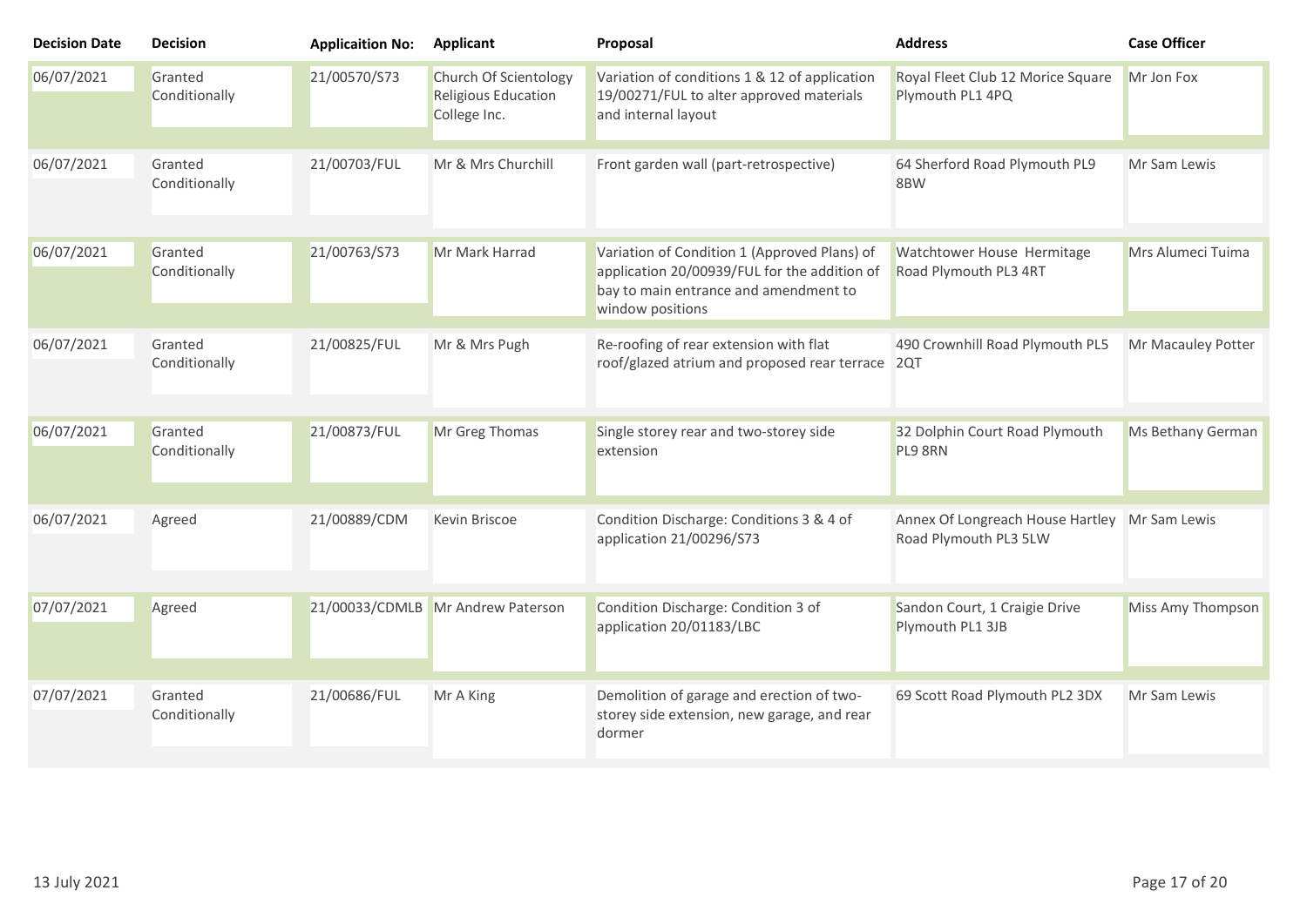| <b>Decision Date</b> | <b>Decision</b>          | <b>Applicaition No:</b> | <b>Applicant</b>     | Proposal                                                                                                         | <b>Address</b>                                       | <b>Case Officer</b> |
|----------------------|--------------------------|-------------------------|----------------------|------------------------------------------------------------------------------------------------------------------|------------------------------------------------------|---------------------|
| 07/07/2021           | Granted<br>Conditionally | 21/00719/ADV            | Mrs Adele Nash       | 1no. non-illuminated aluminum/vinyl sign in<br>the archway previously occupied by<br>Lenkiewicz's Last Judgement | 10 Southside Street Plymouth PL1<br>2LA              | Mr Sam Lewis        |
| 07/07/2021           | Granted<br>Conditionally | 21/00739/LBC            | Mr & Mrs Cutler      | Installation of 13no. PV solar panels                                                                            | 1 Wadlands, Tamerton Foliot Road<br>Plymouth PL5 4NJ | Mr Macauley Potter  |
| 07/07/2021           | Granted<br>Conditionally | 21/00834/FUL            | <b>Grace Russell</b> | Single storey rear extension                                                                                     | 106 Foliot Road Plymouth PL2 2RZ                     | Mr Paul McConville  |
| 07/07/2021           | Granted<br>Conditionally | 21/00835/FUL            | Mr Justin Stanbrook  | Single storey rear extension                                                                                     | 108 Foliot Road Plymouth PL2 2RZ                     | Mr Paul McConville  |
| 07/07/2021           | Refused                  | 21/00885/FUL            | Mrs Elley Taylor     | Conversion and enlargement of existing<br>garden room into two-storey garden room<br>and playroom                | 36 Mount Tamar Close Plymouth<br>PL5 2AL             | Mr Jon Fox          |
| 07/07/2021           | Granted<br>Conditionally | 21/00893/FUL            | Mr Tony Twitchell    | Extension to existing garage                                                                                     | 5 Hazel Grove Plymouth PL9 8DW                       | Mr Jon Fox          |
| 07/07/2021           | Granted<br>Conditionally | 21/00935/FUL            | Mr Josh Heath        | Two-storey side extension inc. removal of<br>existing conservatory and window alterations. 5DD                   | 80 Compton Avenue Plymouth PL3                       | Miss Emily Godwin   |
| 08/07/2021           | Granted<br>Conditionally | 21/00216/FUL            | Mr Norriss           | Conversion of dwellinghouse into two self-<br>contained flats                                                    | 7 Adelaide Street Stonehouse<br>Plymouth PL1 3JE     | Mr Mike Stone       |
| 08/07/2021           | Granted<br>Conditionally | 21/00217/LBC            | Mr Norriss           | Conversion of dwellinghouse into two self-<br>contained flats                                                    | 7 Adelaide Street Stonehouse<br>Plymouth PL1 3JE     | Mr Mike Stone       |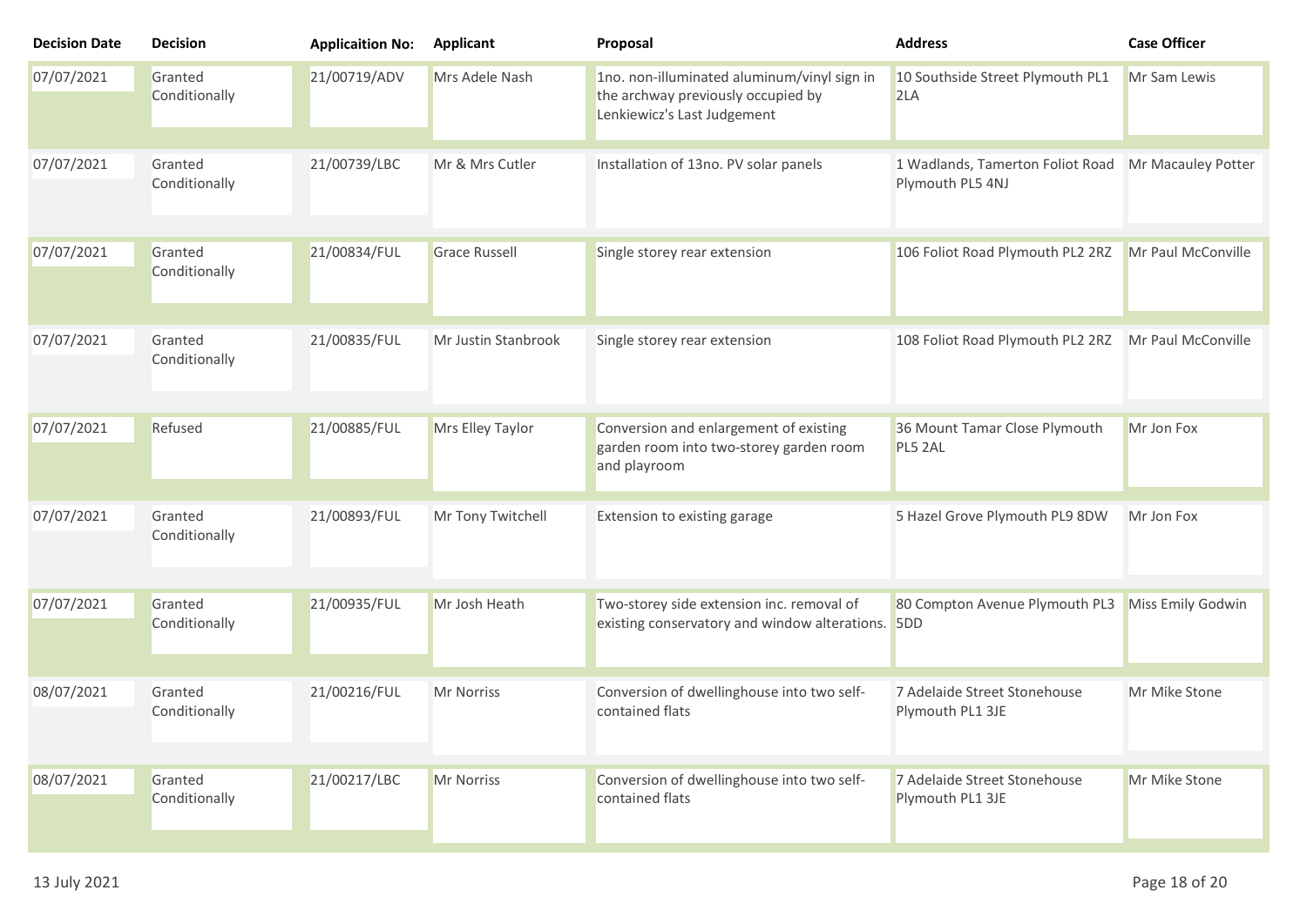| <b>Decision Date</b> | <b>Decision</b>          | <b>Applicaition No:</b> | <b>Applicant</b>    | Proposal                                                                                                                     | <b>Address</b>                                           | <b>Case Officer</b> |
|----------------------|--------------------------|-------------------------|---------------------|------------------------------------------------------------------------------------------------------------------------------|----------------------------------------------------------|---------------------|
| 08/07/2021           | Granted<br>Conditionally | 21/00410/LBC            | Mr Chris Booker     | Underfloor heating and replacement<br>suspended floor                                                                        | 4 Berkeley Cottages Collingwood<br>Road Plymouth PL1 5QT | Mr Sam Lewis        |
| 08/07/2021           | Granted<br>Conditionally | 21/00641/FUL            | Anna Oxinou         | Change of use of ground floor restaurant and<br>part first floor to form 3-bed apartment (re-<br>submission of 20/01870/FUL) | Meze Grill, Sutton Wharf Barbican<br>Plymouth PL4 0DW    | Mr Mike Stone       |
| 08/07/2021           | Granted<br>Conditionally | 21/00642/LBC            | Anna Oxinou         | Change of use of ground floor restaurant and<br>part first floor to form 3-bed apartment (re-<br>submission of 20/01871/LBC) | Meze Grill, Sutton Wharf Barbican<br>Plymouth PL4 0DW    | Mr Mike Stone       |
| 08/07/2021           | Granted<br>Conditionally | 21/00725/FUL            | Mr & Mrs Tritschler | Two-storey side, single-storey rear extensions<br>and new 1.8m high garden wall to side.                                     | 20 Roborough Avenue Plymouth<br>PL6 6AQ                  | Mr Paul McConville  |
| 08/07/2021           | Granted<br>Conditionally | 21/00852/FUL            | Mr Marcus Smowton   | Raised balcony to side elevation                                                                                             | 151 York Road Plymouth PL5 1AU                           | Mr Paul McConville  |
| 08/07/2021           | Granted<br>Conditionally | 21/00855/FUL            | Duthie              | First floor side extension                                                                                                   | 25 The Hollows Plymouth PL9 8TX                          | Mr Sam Lewis        |
| 08/07/2021           | Granted<br>Conditionally | 21/00864/FUL            | Mr & Mrs Griffin    | Two-storey rear extension                                                                                                    | 15 Queens Road St Budeaux<br>Plymouth PL5 2NN            | Mr Paul McConville  |
| 08/07/2021           | Granted<br>Conditionally | 21/00876/FUL            | Mr Jeff Griffiths   | Two storey rear extension with balcony.                                                                                      | 19 Cheshire Drive Plymouth PL6<br>6SQ                    | Mr Paul McConville  |
| 08/07/2021           | Granted<br>Conditionally | 21/00928/FUL            | David Davies        | Single storey front extension                                                                                                | 57 The Drive Plymouth PL3 5AL                            | Mr Sam Lewis        |